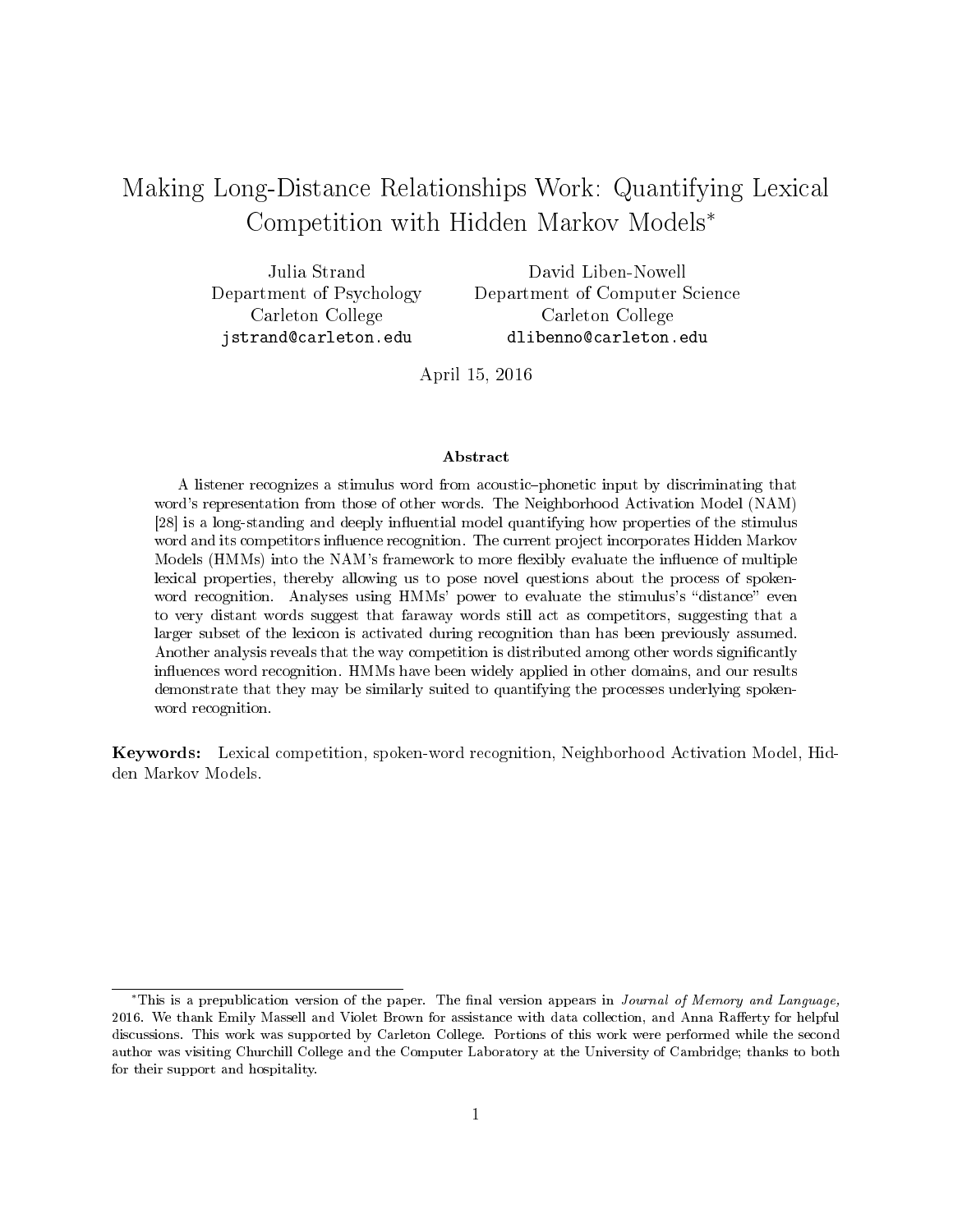# Introduction

Recognizing spoken words is an impressive perceptual and cognitive accomplishment; humans can process 250 words per minute [16] and distinguish between timing differences in speech stimuli as short as 20ms [13]. In the last 60 years, numerous models have been developed to quantify the processes underlying spoken-word recognition  $[27,28,30–32]$ . The models are generally in agreement about several features of the word-recognition process. First, incoming acoustical input activates multiple lexical representations in memory. For example, when a listener hears a stimulus word "bird," perceptually similar lexical entries (often called *competitors* or *neighbors*) such as "burn," "heard," and "bud" are also partially activated. In addition, the degree of activation is relative to the perceptual similarity between the stimulus word and the competitor [28, 32]. When hearing "bird," the highly confusable competitor "burn" is assumed to be more highly activated than the less confusable "bin." The activation of the competitors influences recognition of the stimulus word. with greater activation from competitors hindering recognition. Therefore, words that are more perceptually distinctive, and therefore have less lexical competition, are recognized more quickly and accurately than those with more competition [28, 46].

In addition to the dynamics of lexical activation and competition, current models of spokenword recognition also include mechanisms to account for the well-established effects of frequency of occurrence. Words that occur frequently in the language are identified more quickly and accurately than those that are rare  $[40]$ . Word frequency also appears to modulate lexical competition effects; words with low-frequency competitors are identified more quickly and accurately than those with high-frequency competitors [28]. Most models assume that frequency acts by weighting activation levels of words prior to recognition or by biasing responses toward more frequent words following identification (see  $[11]$ ).

To simultaneously represent the influence of frequency effects and lexical competition on spokenword recognition, Luce & Pisoni [26,28] proposed the *Neighborhood Activation Model (NAM)*. The NAM has since become the most influential mathematical model of spoken-word recognition (see [29] for a detailed discussion of the difference between mathematical models that seek to quantify lexical competition and other forms of computational models that simulate the process). Implementations of the NAM can readily generate predictions about how difficult specific words or classes of words will be to recognize, and these predictions may then easily be tested against human accuracy in spoken-word recognition. The flexibility of the the NAM framework makes it an attractive candidate for testing novel predictions about the processes underlying spoken-word recognition. For example, the NAM predicts word recognition in cochlear implant users [22], older adults [43], and in visually perceived (lipread) speech [2] when the input to the model is changed to make it appropriate for the population or modality. Below, we outline the architecture of the NAM, identify issues in spokenword recognition that the NAM has difficulty handling in its current form, and propose a novel method for quantifying the processes of lexical activation, and, therefore, competition.

# Architecture of the Neighborhood Activation Model

The NAM assumes that word recognition involves discriminating among lexical representations that are activated in parallel. This process occurs using a collection of *word decision units* that simultaneously monitor three sources of information: the acoustic-phonetic input (bottom-up support for the lexical candidate), higher-level lexical information (word frequency), and the overall level of activity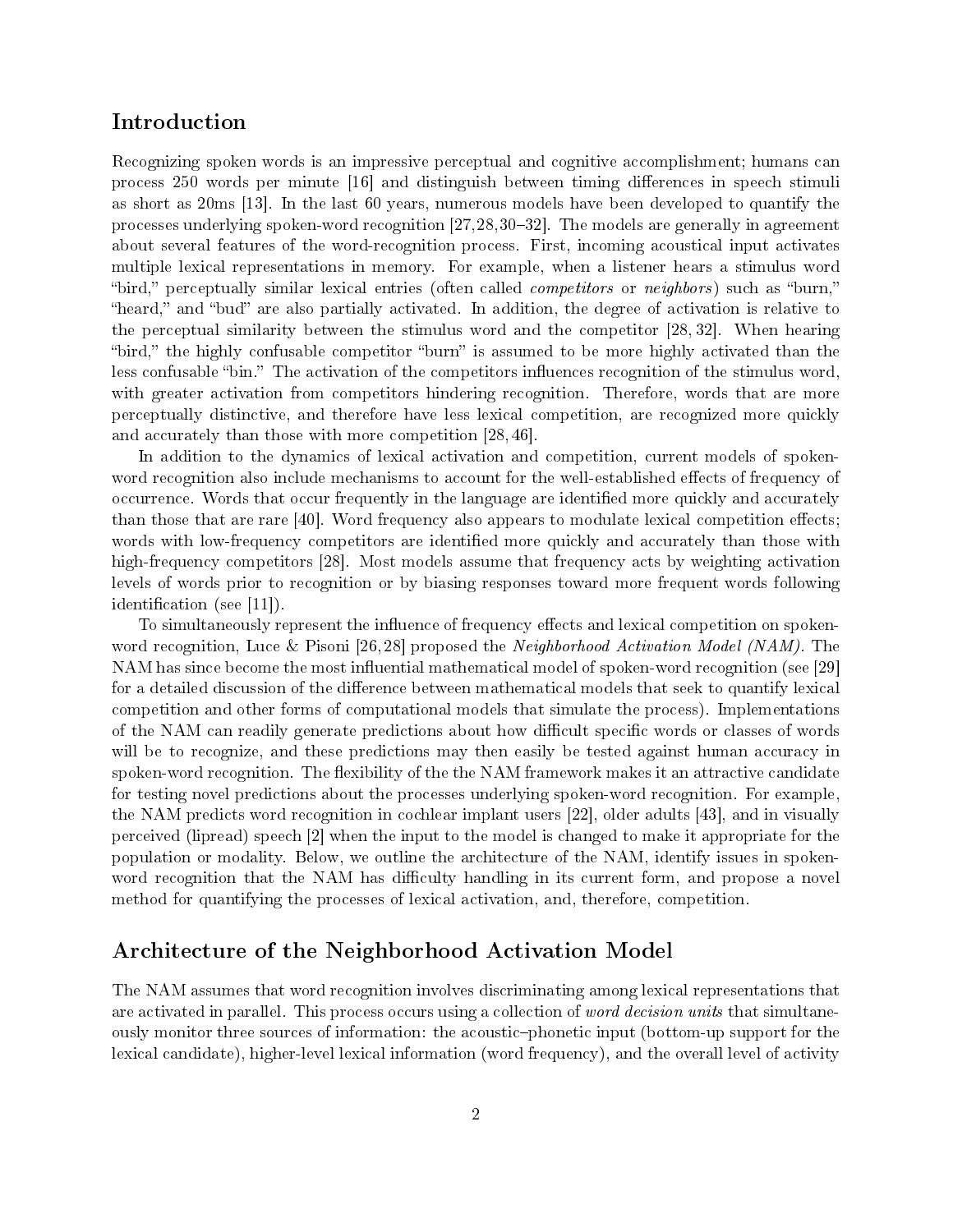of other word decision units (lexical competition). Word recognition occurs when a specic word decision unit reaches a criterion and is discriminated from other activated lexical representations.

Given the high-level nature of the description that we have just given, there are many different operationalizations that are consistent with this model. As an anonymous reviewer of a previous version of this paper noted, it is important to distinguish the abstract verbal description of the process of word recognition from the numerical output of any particular formula motivated by that description. Some claims of the NAM, such as the beneficial effects of word frequency, are straightforward to turn into quantified predictions about word recognition. However, others, such as precisely what lexical competition means, are subtler. The original NAM paper quantifies competition in a particular way and those quantifications are tested in the paper. Here, we propose other methods of quantification that, while in keeping with the spirit of NAM [28], make different predictions from the formulas contained therein. Comparing multiple ways of operationalizing lexical competition, each of which has implicit assumptions about the underlying process, allows us to pose questions about the process of spoken-word recognition.

As described by Luce & Pisoni [28], the process within a word decision unit is quantified using Frequency-Weighted Neighborhood Probability (FWNP), which combines the influences of all three sources of information: acoustic-phonetic support, word frequency, and lexical competition. For a word w with phonemes  $w_1, w_2, \ldots, w_n$ , FWNP is



Here  $freq(x)$  quantifies the frequency of occurrence of a word x (typically represented as the log of the number of occurrences per million words), and  $p(x|y)$  denotes the conditional probability of identifying a presented phoneme  $y$  as the phoneme  $x$  in a forced-choice phoneme identification task.

The numerator of  $FWNP(w)$  is the *Stimulus Word Probability (SWP)*, weighted by frequency. The SWP represents the bottom-up support for the stimulus word and can be thought of as a measure of intelligibility, because it quantifies the probability of perceiving the phonemes of the stimulus word given that those phonemes were presented. For example, the SWP of the word "bat" /bæt/ is

$$
SWP(\text{bat}) = p(\text{b}|\text{b}) \cdot p(\text{a}|\text{a}) \cdot p(\text{t}|\text{t}).
$$

The NAM posits that the decision units of words containing easily identified segments receive more support from the acoustic-phonetic input than words containing segments that are difficult to identify. For example, if participants correctly identify  $\sqrt{\frac{w}{m}}$  or the forced-choice phoneme identification task, then the word "win" will have a higher SWP than the word "thin," and therefore, *ceteris paribus*, will be more likely to be correctly identified. Thus, the SWP reflects the likelihood of correctly identifying a stimulus word, based on the word's segments themselves.

The denominator of  $FWNP(w)$  contains the summed frequency-weighted support for each lexical competitor  $w'$  (NWP, *Neighbor Word Probability*) from the acoustic-phonetic input for  $w$ , along with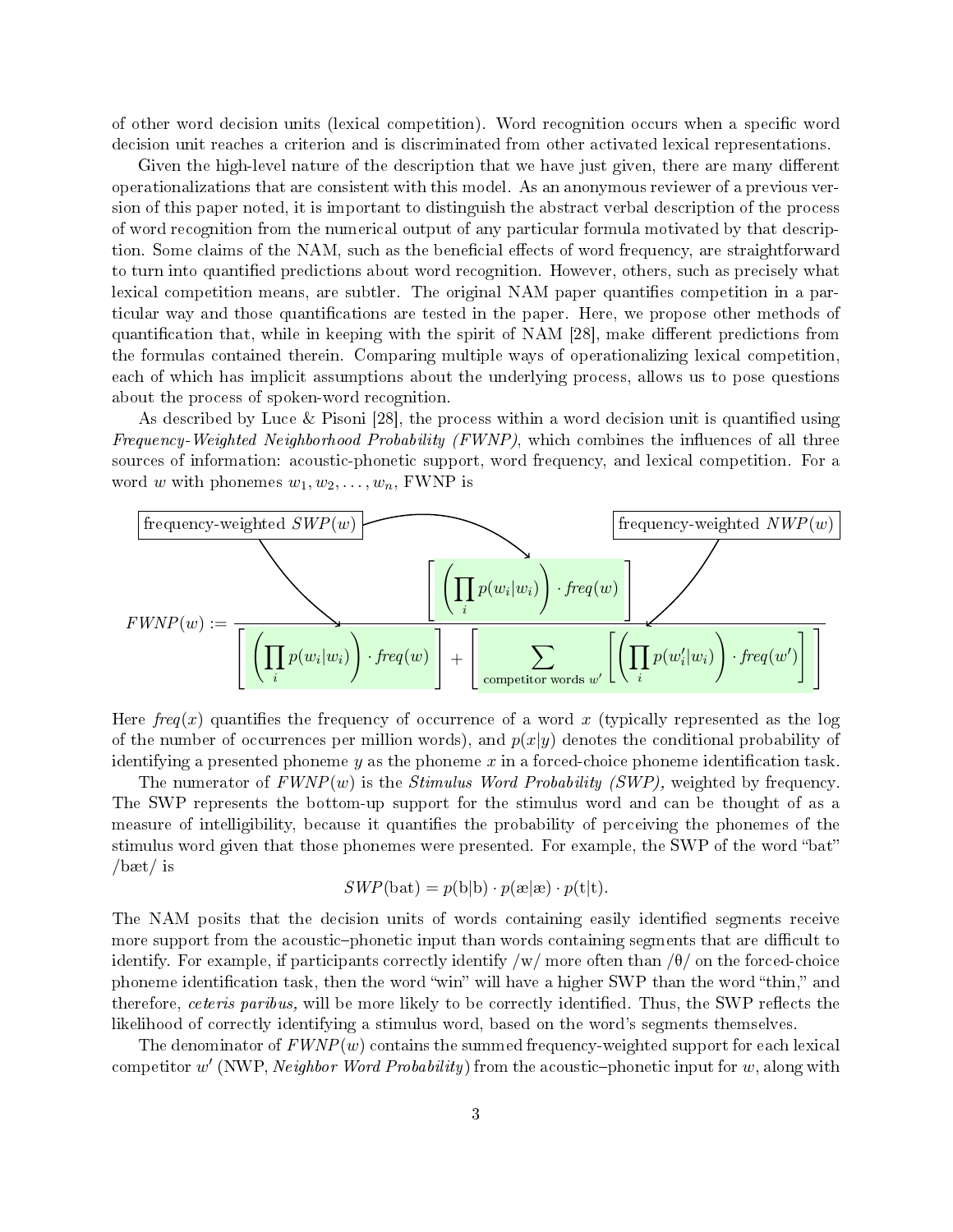the frequency-weighted SWP (the support for the stimulus word itself). Competitors that are highly perceptually confusable with the stimulus word generate high NWPs, representing strong activation from the acoustic-phonetic input. Similarity is quantified in a similar manner to SWPs, again using the conditional probability of confusing the stimulus word's phonemes with the competitor's position-specific phonemes. For example, the probability of responding "meet"  $/mit/$  given the stimulus "bead" /bid/ is calculated as

$$
NWP(\text{meet}|\text{bead}) = p(\text{m}|\text{b}) \cdot p(\text{i}|\text{i}) \cdot p(\text{t}|\text{d}).
$$

Using this method, it is possible to calculate the NWP of any competitor word  $w'$  for a stimulus word  $w$  of the same length, even if the stimulus word and the competitor share no phonemes. But comparing words that differ in length (e.g., "meets" and "bead," or "lease" and "least") requires an additional step. To achieve this, Luce & Pisoni [28] included a "null response" category in the forcedchoice consonant identification task. On some trials, no consonant was presented, and participants had "nothing presented" as a response category on all trials. Therefore, it is possible to determine the likelihood that participants would falsely report hearing a specific phoneme when nothing was presented (i.e., "hallucinating" that phoneme), or the likelihood that participants would respond that they had not heard anything when a specific phoneme was presented (i.e., missing the phoneme). Using the null-response data, Luce & Pisoni [28] are able to compute a quantity corresponding to the chances of perceiving, say, "meets" /mits/ when the actual stimulus presentation was "bead" /bid/: they align the vowels of the two words, and, working outwards from the vowel, evaluate the phoneme-by-phoneme similarities, using the null-response category where the words do not overlap. That is, they compute the probability of perceiving "meets" given "bead" as

$$
p(m|b) \cdot p(i|i) \cdot p(t|d) \cdot p(s|\varnothing).
$$

Conversely, the likelihood of perceiving "me" /mi/ given "bead" /bid/ missing the  $/d$ -is computed as

$$
p(m|b) \cdot p(i|i) \cdot p(\emptyset|d).
$$

In general, if we renumber the phonemes of a univocalic stimulus and competitor so that the vowel is the 0th phoneme of each (so that phonemes in the onset have negative indices, and those in the coda have positive indices), then we can express NWP as

$$
NWP(w'|w) := \prod_{i = \ldots, -2, -1, 0, 1, 2, \ldots} p(w'_i|w_i),
$$

where  $p(w_i'|\varnothing)$  and  $p(\varnothing|w_i)$ , respectively, correspond to the probabilities of hallucinating  $w_i'$  and missing  $w_i$ .

(Note that, under this description, perceiving "scat" /skæt/ when presented with "cat" /kæt/ is the result of hallucinating an  $\frac{s}{\text{se}}$  before the  $\frac{k}{\text{se}}$ . An alternative description of this misperception is that we have mistaken the single phoneme  $/k/$  for the diphone  $/sk/$ : in either case, the effect is to have perceived /skæt/ when the stimulus was /kæt/. The key difference between these ways of stating the process is that the /sk/-for-/k/ confusion implicitly includes the context in which the hallucination occurred: "the chance of hallucinating  $\frac{s}{s}$  before a truly presented word-initial  $\frac{k}{s}$ is identical to "the chance of hearing /sk/ when presented with a word-initial /k/." But they may not be identical to "the chance of hallucinating  $/s/$ ," which omits the context. For more, see the paragraphs marked "Potential limitations in quantifying competition" in the Discussion.)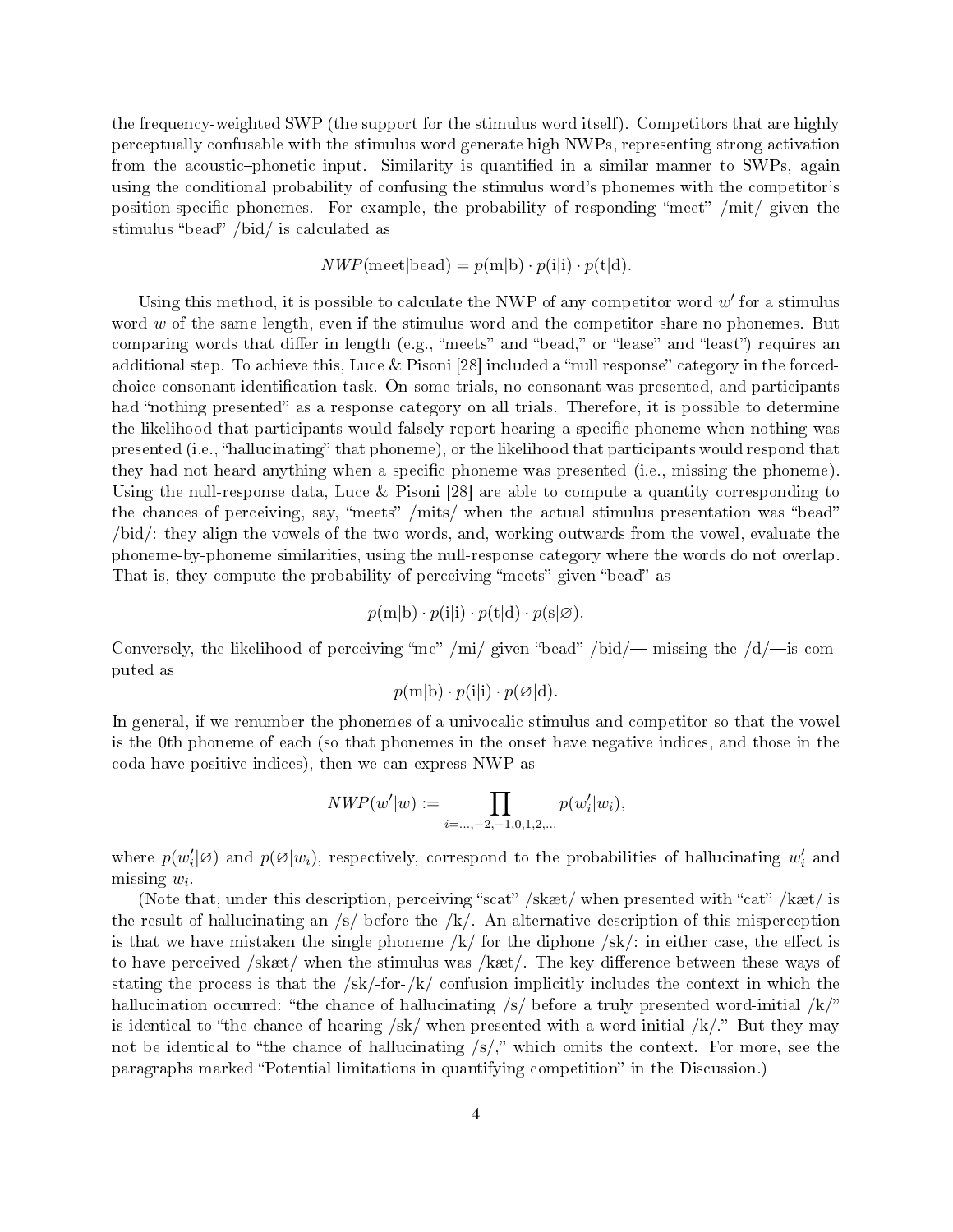To evaluate the total amount of lexical competition that a stimulus word encounters, Luce & Pisoni [26, 28] calculated the NWPs of every English monosyllabic word, given any one of their (monosyllabic)<sup>1</sup> stimulus words, and summed these values. Overall, then, the computed likelihood of correctly recognizing the stimulus word w is the value  $FWNP(w)$ , the proportion of the frequencyweighted support for words in the lexicon that the stimulus word contributes. The model predicts that recognition should be most difficult for words that have low SWP (that is, low predicted intelligibility), low frequency, and are perceptually similar to high-frequency competitors. Although the computations within the word decision units are relatively simple, the model has good predictive power; correlations between FWNP and word-recognition scores range from  $r = .23$  to  $r = .47$ [26, 28].

By simultaneously combining the effects of predicted intelligibility, frequency, and lexical competition, the FWNP makes specific, testable predictions about human word-recognition performance. For example, if a target word is preceded by a phonetically related prime, the residual activation from the prime should increase the NWP for that prime as a competitor, thereby reducing the target word FWNP. Indeed, priming a target word (e.g., "bull") with the competitor with the highest NWP that does not share phonemes (e.g., "veer") reduced identification accuracy [20] and increased shadowing latencies [27] for the target. In addition, FWNPs can be predictive in situations that cause listeners to activate a particular set of words; FWNPs calculated for the names of drugs, using a lexicon of drug names rather than all English words, significantly predict clinicians' identification accuracy in noise [23,24]. The mechanisms of activation and competition described by FWNPs are not limited to auditory speech; when the perceptual input is visual (lipread), FWNPs derived from visual confusion matrices predict lipread word-identification accuracy  $[2, 14]$ .

Although FWNPs successfully predict human word-recognition performance, the simplicity of these computations makes some implicit assumptions about the quantification of lexical activation that may or may not have been intended by the creators of NAM. That is, some components of the FWNPs may reflect computational challenges rather than theoretical claims. As one example, the NWP for "cast" /kæst/ given the stimulus word "cat" /kæt/ is

$$
p(\mathbf{k}|\mathbf{k}) \cdot p(\mathbf{\mathbf{e}}|\mathbf{\mathbf{e}}) \cdot p(\mathbf{s}|\mathbf{t}) \cdot p(\mathbf{t}|\varnothing),
$$

representing the participant correctly hearing  $/k/$  and  $\alpha$ , then mistaking  $/s/$  for  $/t/$ , and finally hallucinating a /t/ when nothing was presented. Although this sequence certainly is one way that the two words could have been mistaken, it is also possible that the error was a single hallucination of an  $\sqrt{s}$  (while perceiving every other phoneme correctly), quantified as

$$
p(\mathbf{k}|\mathbf{k}) \cdot p(\mathbf{\mathbf{\hat{e}}}|\mathbf{\mathbf{\hat{e}}}) \cdot p(\mathbf{s}|\varnothing) \cdot p(\mathbf{t}|\mathbf{t}).
$$

The overall confusability of word pairs (and therefore degree of lexical competition for a particular stimulus word) may be more accurately represented by a metric that considers other possible ways of confusing the words.

The NAM successfully predicts many phenomena in human word recognition and has been very influential in the field. Incorporating more flexible methods for computing perceptual similarity and

 $1$ The reference lexicon used by Luce & Pisoni [28] included only monosyllabic words. However, the authors specify that this restriction was imposed to simplify the computational analysis, rather than as a theoretical claim about which words are simultaneously activated. Although the calculations for the FWNP apply directly to polysyllabic univocalic words ("cattle" as a competitor for "cat"), as implemented by Luce & Pisoni [28], FWNP cannot be computed for words with multiple vowels without modification.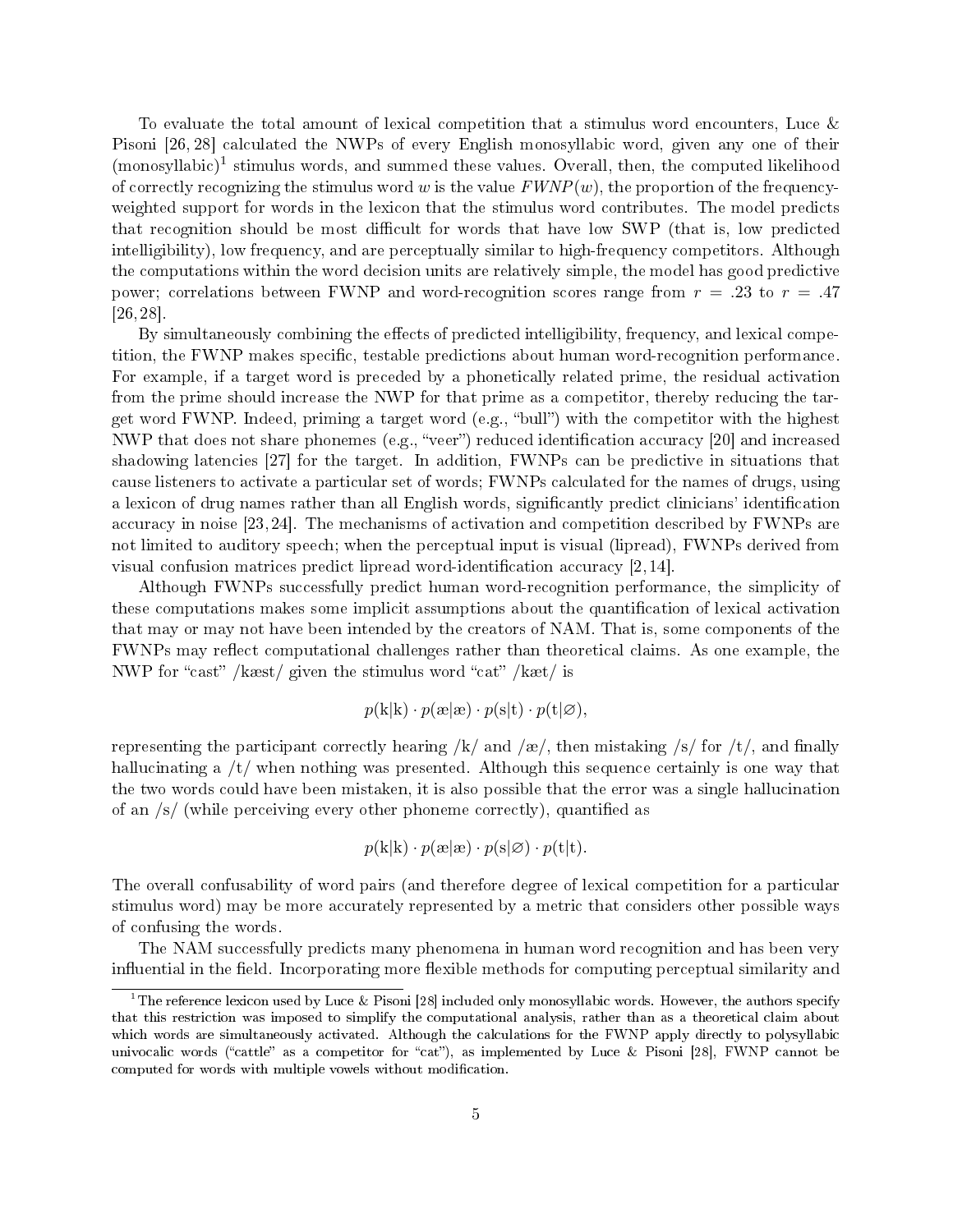lexical competition will allow us to extend the NAM framework to ask additional questions about the processes underlying spoken-word recognition. Indeed, Magnuson, Mirman, & Harris [29, p. 79] suggest that "using other similarity metrics in the NAM framework would be an excellent strategy for making further progress on identifying general constraints on spoken-word recognition.

# A More Flexible Framework for Measuring Competition: Hidden Markov Models

The NAM framework allows us to focus our attention on one concrete computational task: given a stimulus word  $w$  and any particular competitor word  $w'$ , we must compute the probability that a listener would hear  $w'$  instead of  $w$ . There are two distinct difficulties for doing this computation in the basic NAM framework. First, we seem to get the wrong probabilities for some words: the NWP assumes a particular structure in the perceptions and misperceptions that caused  $w'$  to be heard instead of w. Namely, hallucinated and missing phonemes can occur only at the periphery of the word (as in the "cast  $|cat"$ " example above), while the phonemes adjacent to the aligned vowel may only be mistaken for each other. That assumed structure may not be the most probable way of confusing  $w$  and  $w'$ . Second, we cannot even perform this computation for every potential competitor: for those competitors that contain multiple vowels, the NWP does not allow us to compute a confusion probability at all because "aligning the vowels of  $w$  and  $w''$  is not well defined.

Here, we suggest a generalization in the NAM framework to simultaneously address these issues by adapting to our setting a probabilistic modeling approach called Hidden Markov Models (HMMs; see [21,39] for an introduction to this technique). HMMs have been used successfully in a wide range of domains, including computational biology [12, 49], visual perception [7], and automatic speech recognition [18, 37]; see also [41] for links between automatic and human speech recognition), but have not yet been applied to quantifying lexical competition. Intuitively, a Hidden Markov Model is an abstract mathematical "machine" that describes a probabilistic process that generates an "output" (in our setting, a sequence of phonemes). We will construct an HMM for every word in the lexicon, with the goal that the machine for w will generate  $w'$  as output with higher probability the more perceptually similar  $w$  and  $w'$  are.

To be concrete, we will describe the HMM for a particular word, " $cat"$  /kæt/. The HMM  $M_{\text{cat}}$  consists of a collection of *states*: one state for each of the three phonemes in "cat," and four "hallucination states" before and after each of these phonemes. We also add a *start state* and an end state (see Figure 1).

Each of these states is associated with two probability distributions: the emission probabilities (for example, when the machine is in the /æ/ state, what is the probability that the phoneme /æ/ will be generated? Or  $\frac{1}{2}$  Or no phoneme at all?) and transition probabilities (if the machine is currently in the  $\alpha$  state, what is the probability that it will be in the  $\alpha$  state in the next step? Or hallucination state 3?). Our probability distributions are derived experimentally, as we discuss below. "Running" an HMM  $M_{\text{cat}}$  means visiting a sequence of states of the machine, generating a phoneme (or  $\emptyset$ ) in each state that we visit. More concretely, we begin in the start state, and repeatedly (a) append to the output sequence a phoneme chosen according to the current state's emission probabilities;<sup>2</sup> and (b) move to a new state, chosen according to the current state's

<sup>&</sup>lt;sup>2</sup>Given the data we have, the emission probability for phoneme x in a particular state y is the confusion probability  $p(x|y)$ . Phonemic context could be incorporated into an HMM by modifying the confusion probabilities for each particular state based on one or more preceding phonemes. To add one phoneme of context, for example, the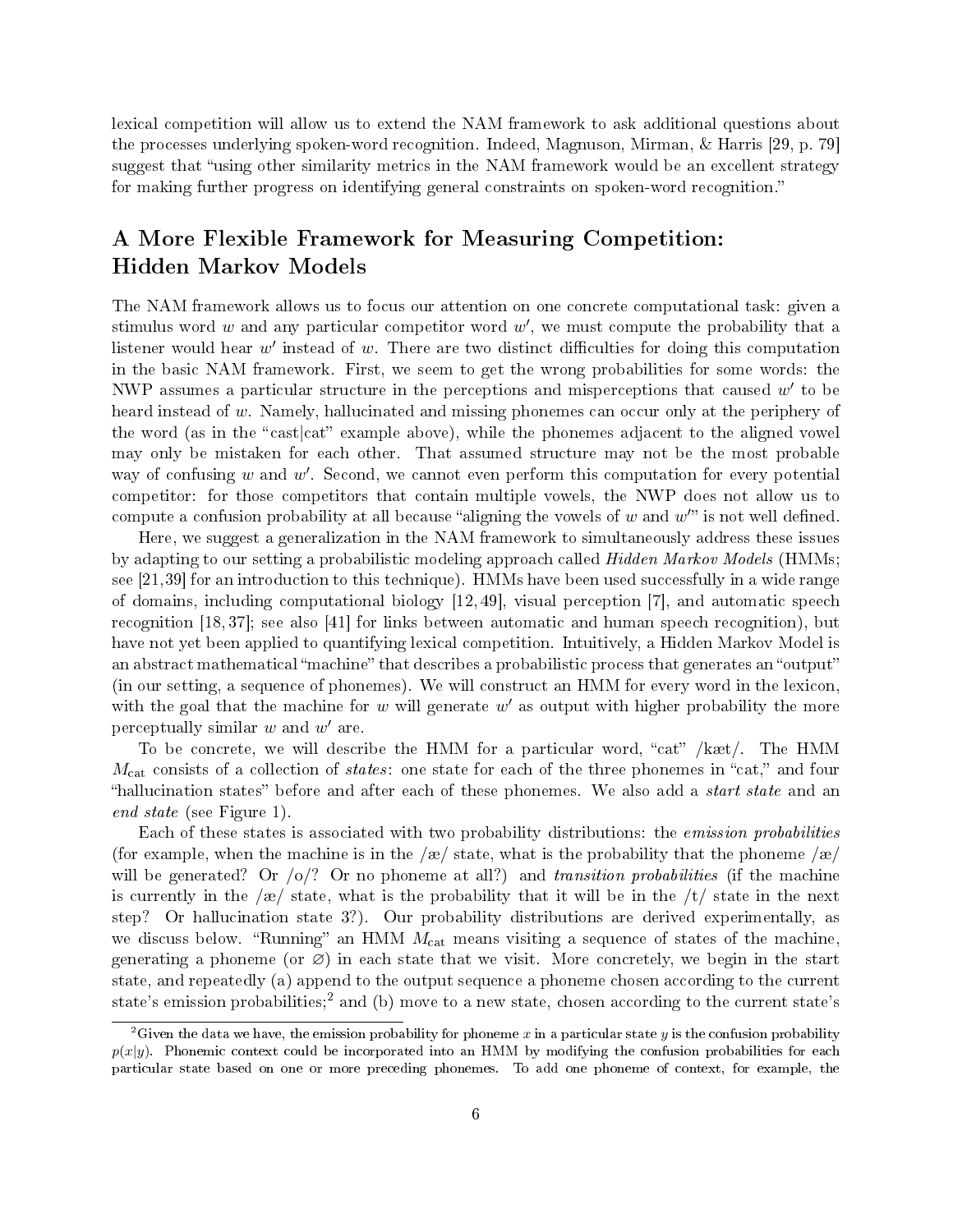

Figure 1: The Hidden Markov Model for the word "cat."

transition probabilities. We continue to run the machine until it arrives in the final state. This process results in the machine generating a particular output sequence of phonemes.<sup>3</sup>

Note that the HMM  $M_{\text{cat}}$  can generate many different outputs, depending on the probabilistic choices that happen to be made during the run. For example,  $M_{cat}$  can generate "cat" by following the state sequence

$$
START \to /k/ \to / \infty/ \to /t/ \to END,
$$

and successively generating  $/\emptyset$ , k,  $\mathfrak{E}, t, \emptyset$  in those five states. Or  $M_{\text{cat}}$  can generate "claps" by following the state sequence

$$
START \to /k/ \to 2 \to / \infty/ \to /t/ \to 4 \to END,
$$

and successively generating  $(\emptyset, k, l, \infty, p, s, \emptyset)$  in those seven states. (Note that in the latter run the state /t/ generated /p/: a less probable phoneme for the /t/ state to generate than /t/, but a possibility.) A crucial mathematical fact about an HMM is that

$$
\sum_{\textit{phonemic sequences } w'} p(w'|M_w) = 1,
$$

i.e., that the quantities  $p(w'|M_w)$ , the probabilities of the machine generating any particular output sequence  $w'$ , in fact form a probability function. This fact allows us to reason about that probability distribution rigorously. Intuitively, a competitor  $w'$  that is generated with a higher probability by the HMM  $M_w$  is more similar to w.

Importantly, an HMM can generate the same phonemic sequence in multiple ways—that is, via multiple paths (sequences of hidden states) through the machine. For example, the word "cast" could be generated by  $M_{\text{cat}}$  along the path

$$
START \to /k/ \to / \infty/ \to /t/ \to 4 \to END,
$$

probability of hallucinating  $/s/$  in State 3 in Figure 1 (to generate the word "cast") would be set to the (experimentally derived) probability of hallucinating an /s/ immediately after /æ/; the probability of hallucinating an /s/ in State 4 (to generate the word "cats") would be the (experimentally derived) probability of hallucinating an  $/s/$  immediately after /t/. Similarly, the emission probabilities in the /æ/ state of  $M_{\text{cat}}$  would differ from the emission probabilities in the corresponding  $\alpha$  / state of  $M_{\text{pat}}$ .

 $3W$ e can observe the phonemes in the output, but which state the HMM is in at any particular time is unobservable; the "hidden" in the name "Hidden Markov Model" derives from this fact.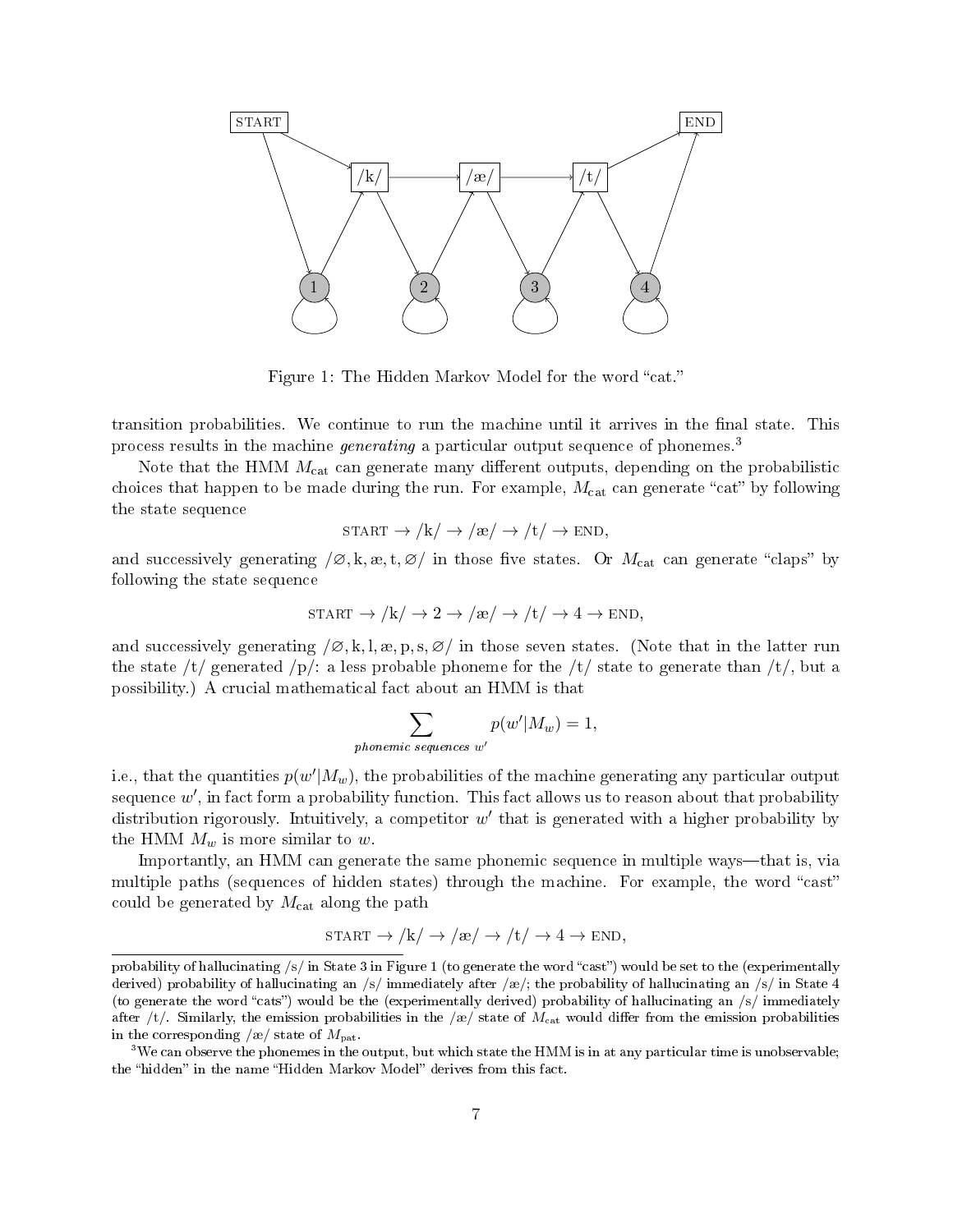where state  $/t$  generated  $/s$  and state 4 (the last hallucination state) generated  $/t$ . That path corresponds to what the original NAM computes. Or "cast" could be generated along a more probable path, following the state sequence

$$
START \to /k/ \to / \infty/ \to 3 \to /t/ \to END,
$$

where state 3 generated  $\sqrt{s}$ . Or "cast" could be generated along a much less probable path,

$$
START \to /k/ \to / \infty/ \to /t/ \to 4 \to 4 \to 4 \to END,
$$

where state /k/ generated  $\varnothing$ , state /æ/ generated  $\varnothing$ , state /t/ generated /k/, and state 4 successively generated  $\sqrt{\mathfrak{s}}$ ,  $\sqrt{\mathfrak{s}}$ , and  $\sqrt{\mathfrak{t}}$ . The probabilities of these respective sequences are

 $p(\text{non-hall}) \cdot p(\text{k}|\text{k}) \cdot p(\text{non-hall}) \cdot p(\text{æ}|\text{æ}) \cdot p(\text{non-hall}) \cdot p(\text{s}|\text{t}) \cdot p(\text{hall}) \cdot p(\text{t}|\varnothing) \cdot p(\text{non-hall})$ 

 $p(\text{non-hall}) \cdot p(\text{k}|\text{k}) \cdot p(\text{non-hall}) \cdot p(\text{æ}|\text{æ}) \cdot p(\text{hall}) \cdot p(\text{t}|\varnothing) \cdot p(\text{non-hall}) \cdot p(\text{t}|\text{t}) \cdot p(\text{non-hall})$ 

 $p(\text{non-hall}) \cdot p(\varnothing|\mathbf{k}) \cdot p(\text{non-hall}) \cdot p(\varnothing|\mathbf{e}) \cdot p(\text{non-hall}) \cdot p(\mathbf{k}|\mathbf{t}) \cdot p(\text{hall}) \cdot p(\mathbf{e}|\varnothing)$  $\cdot p(\text{hall}) \cdot p(\text{s}|\varnothing) \cdot p(\text{hall}) \cdot p(\text{t}|\varnothing) \cdot p(\text{non-hall})$ 

where  $p(\text{hall})$  and  $p(\text{non-hall})$  denote the probability of hallucinating and not hallucinating, respectively. Unlike the original NAM formulation, the HMM imposes no assumption on the "alignment" of a competitor word to the baseline stimulus word from which the machine was constructed. Instead, we can simultaneously consider all possible ways that a stimulus word  $w$  can be mistaken for a competitor  $w'$ . Using versions of two well-known algorithms for HMMs, called the Viterbi Algorithm and the Forward Algorithm (see  $[21, 39]$ ), we can efficiently compute, for any particular HMM  $M_w$  and any particular word  $w'$ , two key quantities: (a) the maximum path probability of  $w'$  (out of all paths through  $M_w$  that generate  $w'$ , what is the probability of the most probable path?); and (b) the *total probability* of w' (out of all paths through  $M_w$  that generate w', what is the sum of the probabilities of these paths?). We can use both of these quantities as measures of the confusability of words  $w$  and  $w'$ .

# The Current Study

A key principle of the NAM is that word identification is influenced by "the number and nature of lexical items activated by the stimulus input"  $[28, p. 12]$ . Using HMMs in the NAM framework will allow us to further explore the processes underlying spoken-word recognition by more flexibly evaluating the number and nature of activated representations. Below, we describe four novel research questions that may be addressed using HMMs.

#### Aim 1. Measuring perceptual intelligibility.

The NAM and other models of word recognition posit that lexical activation is a function of the perceptual similarity between the acoustic-phonetic input and the lexical item in memory. In the NAM, intelligibility is calculated as the perceptual support for the stimulus word from the stimulus input, e.g., the SWP of "bat"  $\sqrt{\frac{b^2}{s^2}}$ 

$$
SWP(\text{bat}) = p(\text{b}|\text{b}) \cdot p(\text{a}|\text{a}) \cdot p(\text{t}|\text{t}).
$$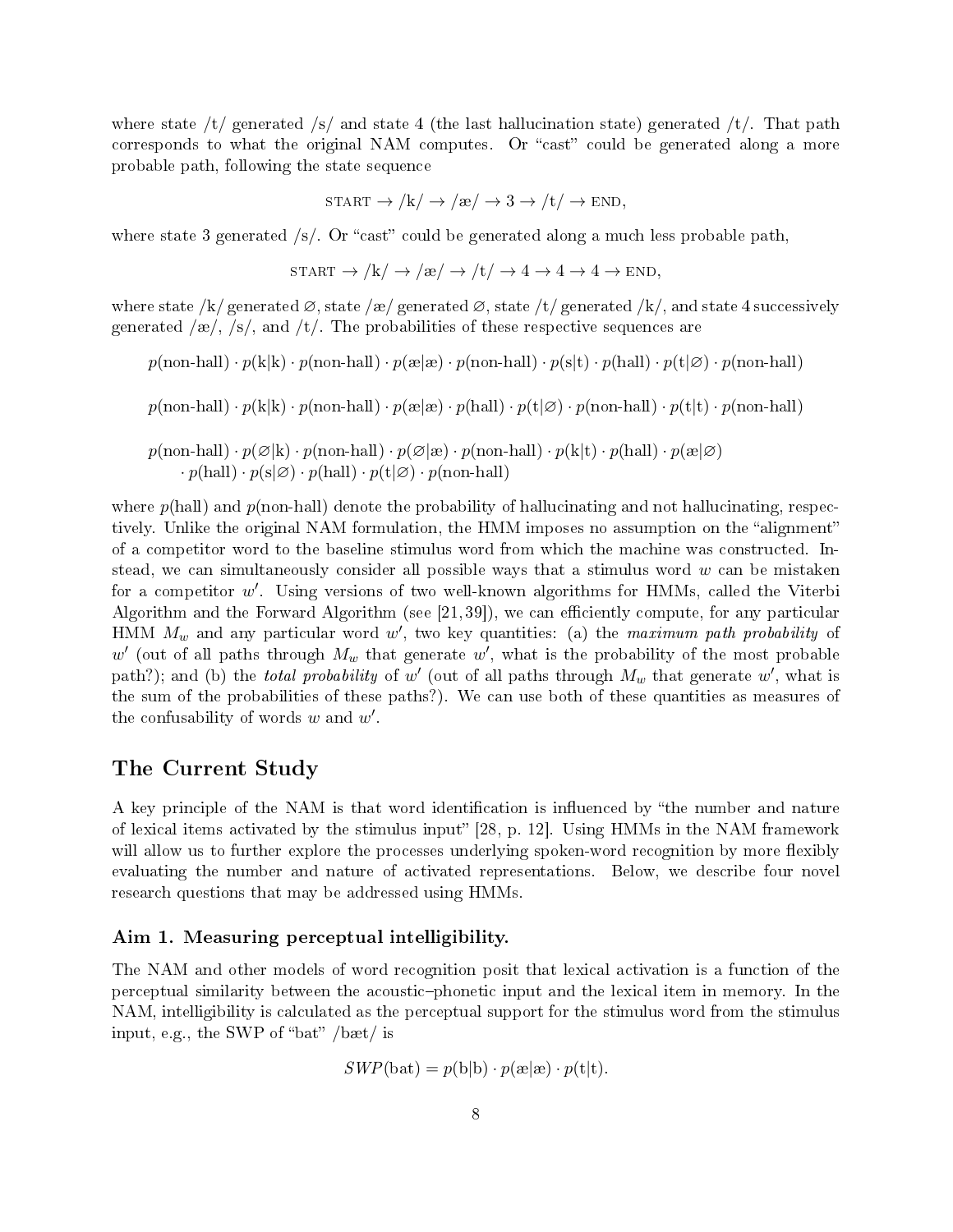However, it is possible for a word to be identified correctly despite misperceptions (to be "right" for the wrong reasons"): e.g., to identify "bat" as "bat" but doing so by *both* missing the  $/b/$  and then immediately after hallucinating a /b/. HMMs enable us to evaluate multiple paths to correct recognition. This capability will enable us to evaluate whether having other paths to "correct" recognition facilitates recognition because there are more ways to hear the right word, or hinders recognition because other paths represent a kind of "self-confusability."

### Aim 2. Measuring perceptual confusability.

Quantifying perceptual similarity effectively is a critical component to modeling lexical competition. To the best of our knowledge, no studies to date have included multiple routes for confusing pairs of words, as in the example above. This omission is likely due to computational difficulty, rather than theoretical motivation. Therefore, we will use HMMs to more flexibly represent the perceptual similarity of word pairs, computing all of the ways in which a pair of words can be confused for each other rather than just one.

## Aim 3. Quantifying the spread of lexical activation.

This project also aims to make progress in evaluating the extent to which activation spreads throughout the lexicon. Although models of word recognition agree that highly perceptually similar competitors receive the most activation, it is unclear whether even relatively dissimilar words are also activated to some degree. In other words, the extent to which lexical activation diffuses throughout the lexicon remains unknown. In the original presentation of NAM, all stimulus words were consonant-vowel-consonant  $(CVC)$  words, and the reference lexicon included all monosyllabic words. Therefore, for the stimulus word "beat" /bit/, "be" /bi/ could act as a competitor but "beetle" /bidl/, a disyllabic word containing a syllabic  $\lambda$ . Could not. Simplified implementations of NAM have quantified lexical competition using the Deletion–Addition–Subtraction (DAS) rule. considering only words that differ by a single phoneme from the stimulus word: competitors of "beat" /bit/ include "be" /bi/ and "bleat" /blit/ and "meat" /mit/ but not "need" /nid/.

Given that HMMs allow distance computation between any two words, we can consider any subset of the lexicon as possible competitors for the stimulus word. To evaluate the extent to which activation spreads through the lexicon, we will include as the set of competitors all monosyllabic words (as the FWNPs in Luce & Pisoni's 1998 implementation of the NAM [28] did); all DAS competitors (as simplications of the NAM do); all words with the same consonant/vowel pattern as the stimulus (e.g., all CVC competitors for a CVC stimulus); or the full lexicon. Though we can use HMMs to compute distances to any competitor in principle, we are constrained by the available data; given the confusion data that we are using, HMMs report zero confusability for much of the full lexicon. (Namely, we do not have data for vowel hallucinations, so we can compute nonzero confusability from a CVC stimulus only to other univocalic words, including polysyllabic words which contain syllabic consonants—like comparing "beat" /bit/ to "beatle" /bidl/ or "buttons" /b2tnz/. Given our confusion data, HMMs report a zero distance from any stimulus to any word with more vowels than the stimulus.) See Figure 2.

The words that are included as competitors make implicit assumptions about the extent to which lexical activation spreads through the lexicon, but these assumptions have not been tested. If the spread of lexical activation is relatively limited, measures that include a small subset of the lexicon as possible competitors will be expected to perform just about as well as measures that use a larger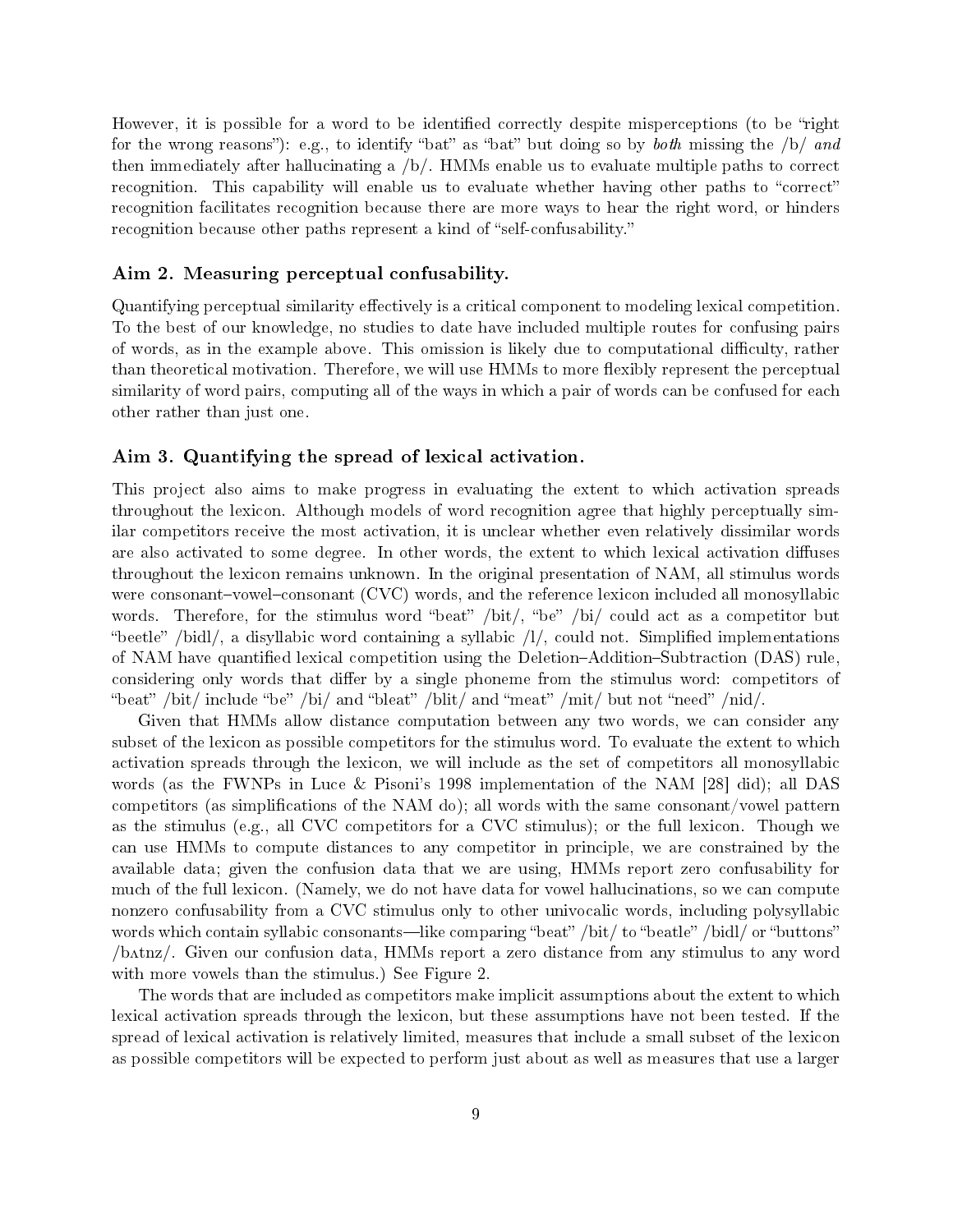

Figure 2: Top panel, the closest competitors for the word "tack" divided into those competitors that are within a single deletion/addition/substitution, those competitors that are monosyllabic, those that have the same consonant/vowel pattern as the stimulus (i.e., CVC), and the other 33,323 competitors not in any of these categories. In each category, the number of competitors and the most similar words to "tack" are shown (according to our HMM-based  $p_{all}$  measure of similarity; see below). Bottom panel, the corresponding competitors for "tacks."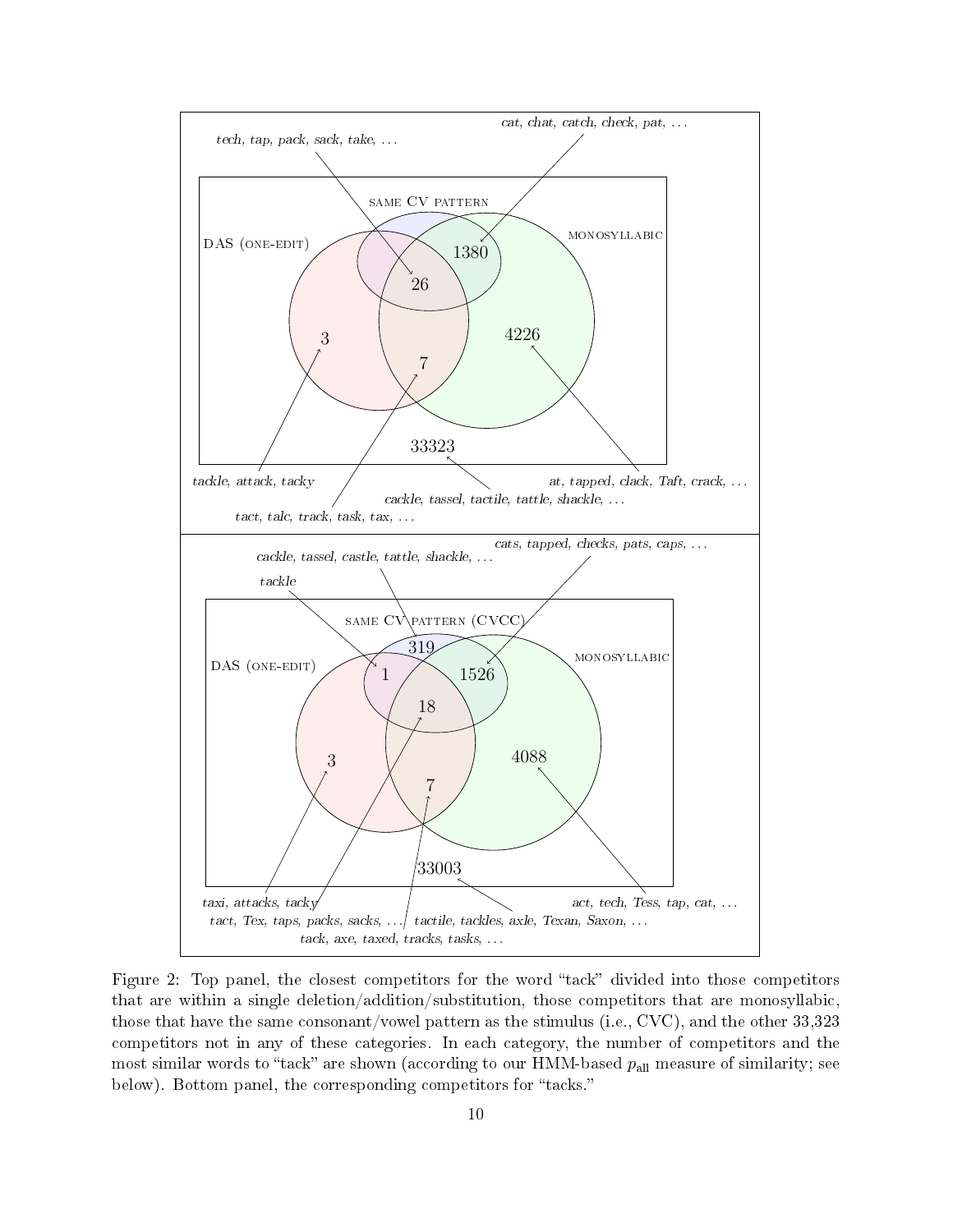subset or the full lexicon. However, there is some reason to believe that the DAS rule is overly restrictive in designating which words are activated during word recognition; 60% of recognition errors for monosyllabic words differ from the stimulus word by more than one phoneme [15]. In addition, words with no DAS neighbors can still show effects of lexical competition; high phonological Levenshtein distance (the mean number of phoneme changes necessary to transform the word into its 20 nearest neighbors) impairs recognition [45] (see Discussion for more on Levenshtein distance). Because HMMs allow us to compute the similarity of any two words, even those that differ by a large number of phonemes, using them will allow us to help to evaluate whether a larger region of the lexicon is activated by stimulus words than is represented by the current computations of the NAM or the DAS rule.

## Aim 4. Evaluating the source of lexical competition.

Recall that  $FWNP(w)$  is the ratio between the (frequency-weighted) support for w and the (frequencyweighted) support for all words, including  $w$  and all competitors  $w'$ . The competition component of the FWNP's denominator simply sums the competition from all competitors. In doing so, it loses information about whether the majority of the competition came from a few highly similar competitors or a larger number of less similar competitors. For example, "bone" and "doom" have reasonably similar frequencies of occurrence, SWPs, and FWNP values, but they differ in the source of the competition. (See Figure 3.)

Strand [44] demonstrated that the dispersion of competition had a small but significant effect on word-recognition accuracy after controlling for the amount of overall lexical competition; stimulus words like "bone" whose competitors are more tightly clustered around the mean level of the stimulus's competition were recognized more accurately than words like "doom" that have more high-competition competitors (and thus more low-competition competitors too). In the current study, we focus on the extremes of these distributions of competition by evaluating the influence on recognition of the proportion of the total competition a word encounters that comes from its closest competitor.

# Methods

The NAM and HMM calculations require measures of phoneme confusability as input. To test the predictions of the models, we also require measures of word-recognition accuracy.

## Phoneme-identification data

Phoneme-identification data were obtained from an existing dataset [26, 28]. The stimuli consisted of 25 consonants (b, tf, d, f, g, h, dz, k, l, m, n, n, p, r, s, f, t,  $\theta$ ,  $\delta$ , v, w, j, z, z) and 15 vowels  $(i, r, \varepsilon, e, a, a, s, a, a, a, a, a, a, a, b, c)$ . The consonant task also included a "null" condition ( [28], described above) in which a vowel was presented in isolation but participants were given the opportunity to report that a consonant had been presented in addition to the vowel. The null condition renders values for perceptual hallucinations and omissions that enable us to quantify the similarity of words with differing lengths. The vowel data set included the rates at which participants failed to report the vowel they heard (representing omissions), but did not include a null stimulus category, so it is not possible to estimate the likelihood of vowel hallucinations. Thus, vowel-hallucination probabilities are set to zero in the present work. (For the implications of this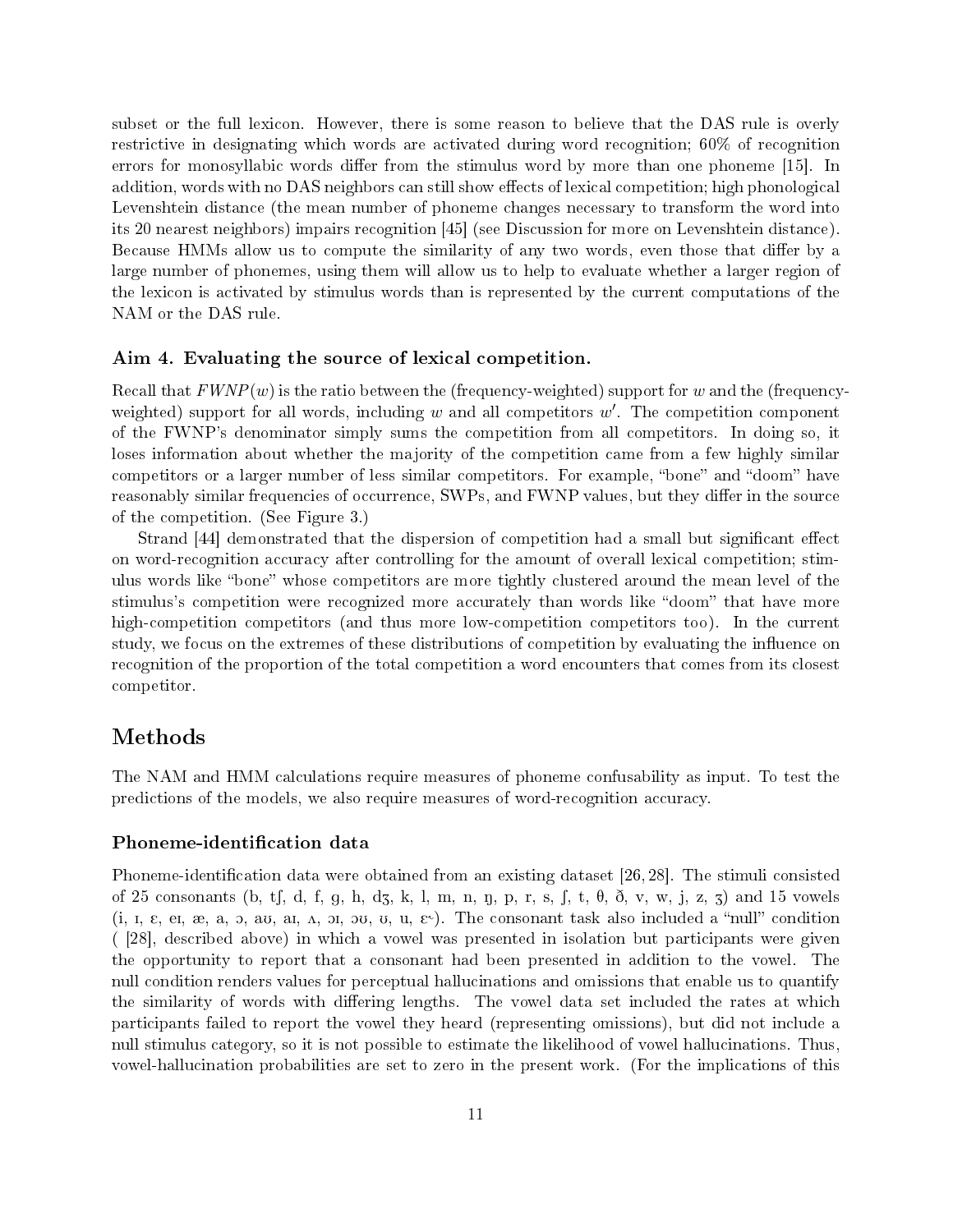

Figure 3: The distribution of competitors for the words "bone" and "doom." In the left and center panels, the 32 closest competitors for both words are shown in descending order of similarity, moving clockwise from the top; the length of the line for competitor  $w'$  is  $p(w'|w)$ . The 13 closest competitors for each word are labeled, along with their confusion probabilities (under the HMMbased  $p_{all}$  measure); for context, the  $p_{all}$  probability of getting the word right is also shown. In the right panel, the two distributions are superimposed, illustrating that substantially more of the competition for "doom" comes from the top 8 competitors, while "bone" has competition that is much more evenly distributed throughout the 32 competitors.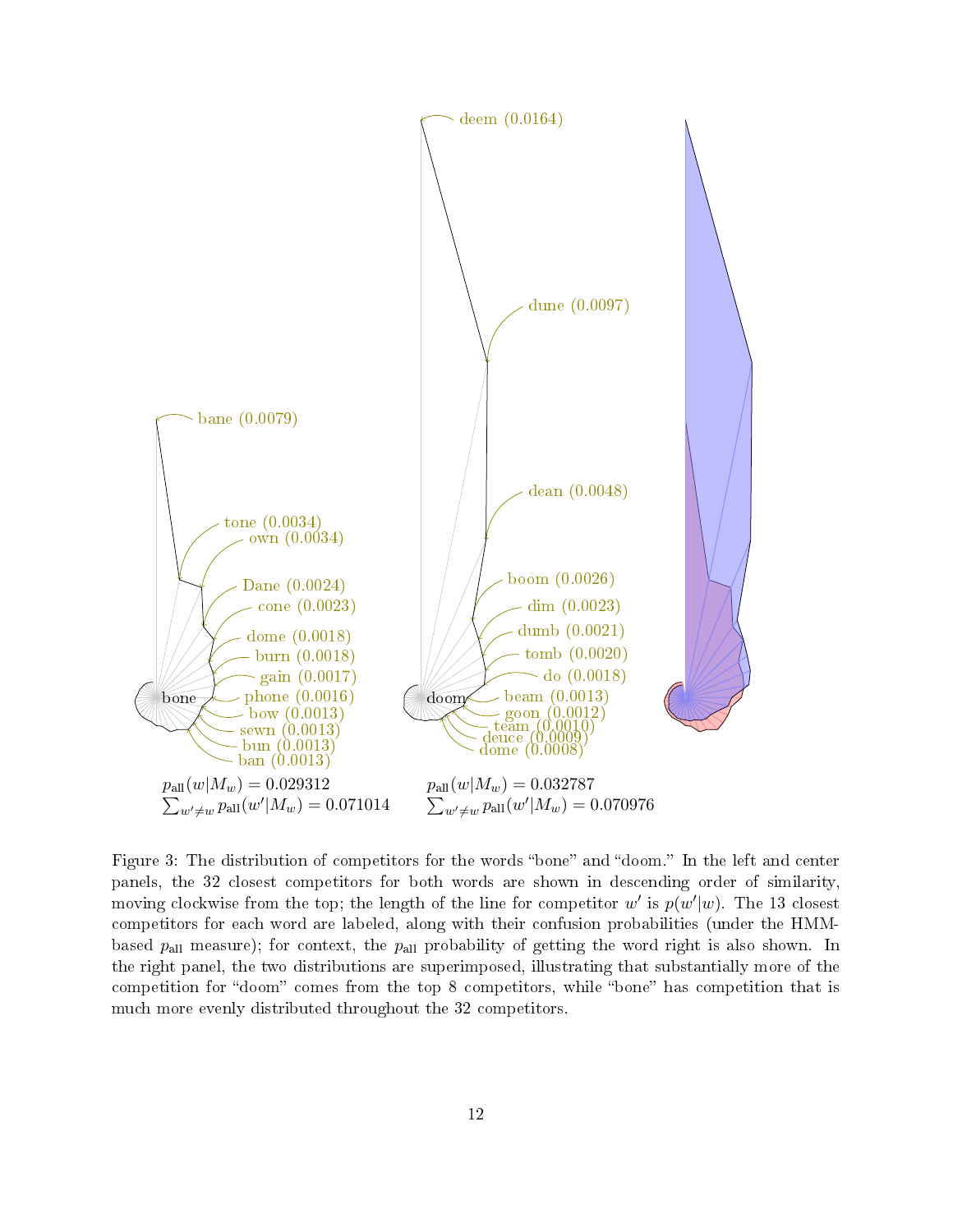zero probability, see the paragraphs marked "Potential limitations in quantifying competition" in the Discussion.)

Luce & Pisoni [28] presented participants with phonemes to identify at three different signal-tonoise (SNR) ratios,  $-5$ , 5, and 15. Prior work has shown that although SNR affects the accuracy with which phonemes are identified, it does not systematically change the types of confusions that are made (see [33] for evidence that consonant confusions are consistent across SNRs). Therefore, in the current study, confusion matrices were collapsed across the three matrices to increase the number of data points in each cell and reduce the effects of small idiosyncrasies in an individual confusion matrix. Luce & Pisoni [28] also differentiated between consonant-initial and consonantfinal confusions. However, this classification becomes problematic when comparing words of longer lengths; for example, should the "r" of "carry" be treated as a final consonant (because it follows "a") or an initial consonant (because it precedes "y")? In the current study, we collapsed across these two categories to create a single context-independent quantication of the confusability of consonant pairs.

#### Word recognition methods

#### Participants

53 native English speakers with self-reported normal hearing and normal or corrected-to-normal vision were recruited from the Carleton College community. Carleton College's Institutional Review Board approved the research procedures.

#### Stimuli & Procedures

Stimuli included 400 CVC words selected from the English Lexicon Project (ELP) [5]. The talker was a Midwestern female, and recording was done at 16 bit, 44100Hz using a Shure KSM-32 microphone with a pop filter. Stimuli were equated for RMS amplitude using Adobe Audition, version 5.0.2. and presented in isolation through Seinheisser HD-280 headphones in background noise (six-talker babble), set at 65dB SP at SNR of 0. Participants were seated in a quiet room at a comfortable distance from a 21.5" monitor. Stimulus presentation was controlled with Superlab, version 5. Participants identified stimuli by typing their responses on a keyboard. They were encouraged to guess when unsure. Prior to analysis, recognition responses were hand-checked for obvious entry errors, such as a superfluous punctuation mark (e.g., "soup["). Entry corrections accounted for approximately  $1\%$  of responses. No other deviations from the stimulus word (plurals, inflected forms) were counted as correct. This dataset has been reported on previously by [42].

#### Quantifying lexical competition

A lexicon of potential competitors was constructed from a list of 40,411 English words from the ELP [5], with two modifications. First, we replaced each  $\frac{3}{\sqrt{2}}$  by  $\frac{1}{\sqrt{2}}$  to make pronunciations consistent with the phoneme-identification data  $[26, 28]$ . Frequency counts were derived from the Subtlex norms [8]. Second, we combined entries for homophones, where the combined entry's frequency count was the sum of the relevant raw frequency counts. We denote by  $freq(w)$  the log (base 10) of the raw frequency counts with add-one smoothing for each of the resulting 38,967 words.

For each stimulus word w, we constructed an HMM  $M_w$ , as described previously. Then, for each potential competitor w' from the lexicon (including for  $w' = w$  itself), we compute two probabilities: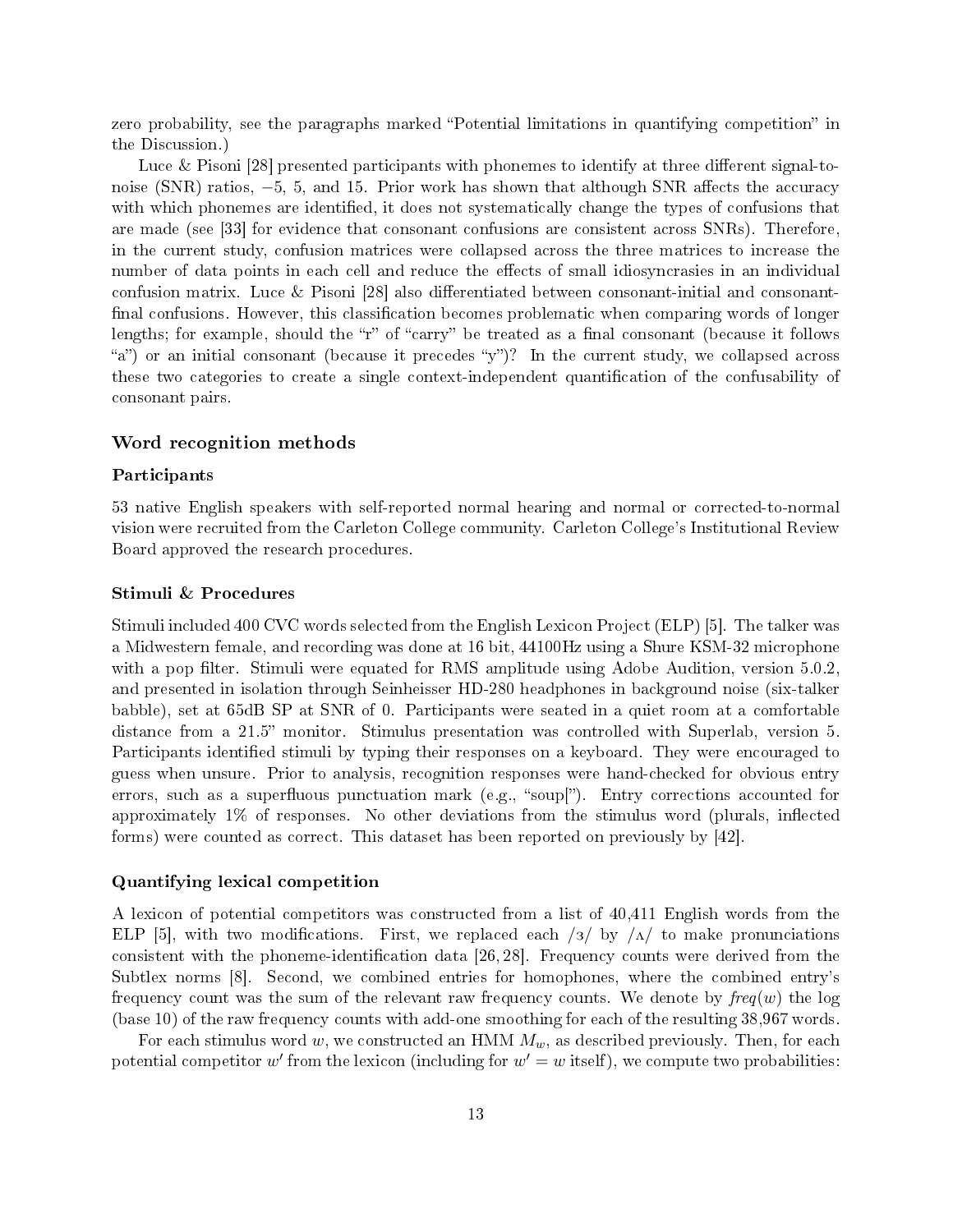| Variable    | Mathematical definition                                             | Description                                                                                                                                                                                   |
|-------------|---------------------------------------------------------------------|-----------------------------------------------------------------------------------------------------------------------------------------------------------------------------------------------|
| intel_all   | $p_{all}(w M_w)$                                                    | probability that $M_w$ generates w, along any path                                                                                                                                            |
| intel_max   | $p_{\max}(w M_w)$                                                   | probability that $M_w$ generates w, along the most                                                                                                                                            |
|             |                                                                     | probable (correct) path                                                                                                                                                                       |
| $conf$ _all | $\sum \left[ p_{all}(w' M_w) \cdot freq(w') \right]$<br>$w' \neq w$ | probability that $M_w$ generates any other word,<br>weighted by the (log) frequency of the competi-                                                                                           |
|             |                                                                     | tor.                                                                                                                                                                                          |
| NN_ratio    | $p_{\text{all}}(NN(w) M_w) \cdot freq(NN(w))$<br>$conf_all$         | fraction of (log frequency-weighted) confusabil-<br>ity conf all coming from the largest term (that<br>is, the competitor $w'$ with the largest value of<br>$p_{all}(w' M_w) \cdot freq(w').$ |

Table 1: Variables derived from HMMs.

|                     | $\left( \sum_{v} \left[ p_{all}(w' M_w) \cdot freq(w') \right] \right)$<br>$w' \in S$ |
|---------------------|---------------------------------------------------------------------------------------|
|                     | conf_all $S =$ entire lexicon (except w itself)                                       |
| conf_mono           | $ S =$ all monosyllabic words (except w itself)                                       |
| conf_DAS            | $S =$ all words that are one deletion/addition/substitution away from w               |
| $\texttt{conf\_CV}$ | $S =$ all words with the same consonant/vowel pattern as w (except w itself)          |

Table 2: Variations on the conf\_all measure, based on the subset of the lexicon included.

- 1. the probability that the HMM  $M_w$  generates  $w'$  as output, summed across all possible ways of  $M_w$  generating  $w'$  (that is, summed across all possible paths through the machine). We denote this quantity by  $p_{all}(w'|M_w)$ .
- 2. the probability that the HMM  $M_w$  generates  $w^\prime$  as output, along only the single most probable path. We denote this quantity by  $p_{\text{max}}(w'|M_w)$ .

We also define the *nearest neighbor* (NN) of w based on the  $p_{all}$  values:

$$
NN(w) := \arg\max_{w' \neq w} \left[ p_{\text{all}}(w'|M_w) \cdot \text{freq}(w') \right],
$$

i.e.,  $NN(w)$  is the competitor  $w'$  of  $w$  that is most likely to be generated by the HMM  $M_w$ , weighted by frequency. Using these raw probabilities, we compute several measures for each stimulus word w. (See Table 1.)

We also consider restrictions to the set of competitors for a stimulus word  $w$ , giving us three variations of the conf\_all measure. (See Table 2.)

Finally, we also compute two measures using the original NAM model of distance (SWP and NWP), instead of the HMM-based  $p_{all}$ . (See Table 3.) The code (written in Python) used to generate all of these measures, along with values for each variable described here for all English CVCs, are available at <http://go.carleton.edu/StrandLab>.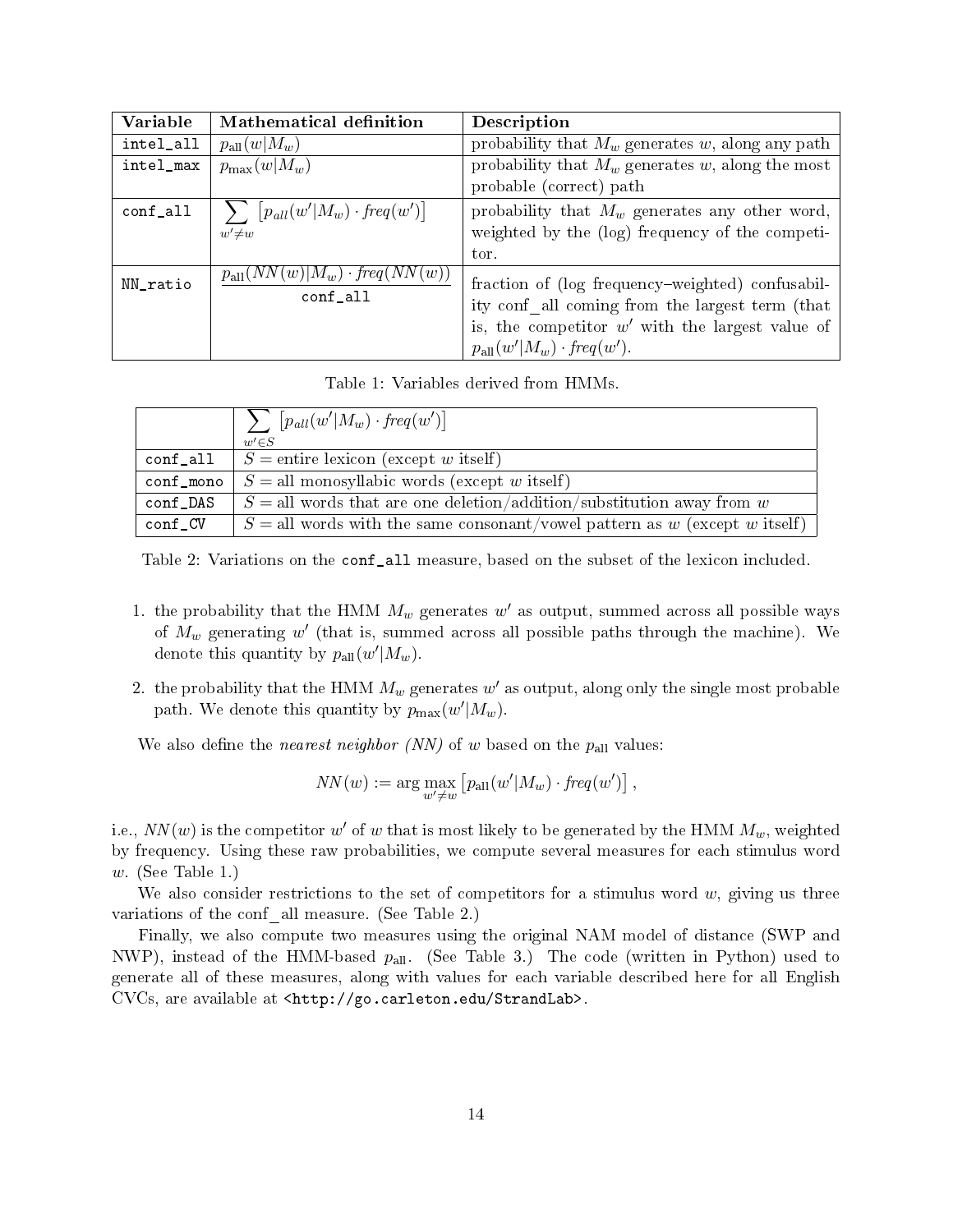| Variable  | Mathematical definition                                   |
|-----------|-----------------------------------------------------------|
| intel_NAM | $\boldsymbol{n}$<br>$SWP(w) := \prod p(w_i w_i)$<br>$i=1$ |
| conf_NAM  | $\sum NWP(w' w) \cdot freq(w'),$<br>$w' \in S$            |
|           | where $NWP(w' w) := \prod p(w'_i w_i)$<br>$i=1$           |
|           | and $S =$ all monosyllabic words (except w).              |

Table 3: Variables calculated using the original NAM methods.

# Results

Mixed-effect models with a binomial distribution were created in R [36] and the R packages  $lmc/4$ and *languageR* (see [3]) were used to evaluate the influence of multiple lexical predictors on the criterion variable, word-recognition accuracy ("correct" vs "incorrect"). For each lexical variable, byparticipant random slopes were included when they improved the fit of the model. Variables were centered around their means, and likelihood ratio tests [4] were used to evaluate whether models of increasing complexity provided better fits for the data. Excluding words that were skipped by participants and those that were not presented due to experimental error (6% of trials) resulted in 19,860 observations. An equivalent statistic to  $R^2$  does not currently exist for evaluating the fit of a logistic model, and values derived by the multiple measures of proposed pseudo- $R^2$  can vary significantly  $[25]$ . Thus, assessing model fit for these type of data is notoriously difficult  $[19]$ . To evaluate the relative improvements caused by adding new variables to the model, we report the reduction in Akaike's Information Criterion (AIC). AIC reductions caused by novel variables can be contextualized by comparing them to AIC reductions from well-established variables, such as word frequency.

## Baseline model

A model that contained only subjects and items as random effects was first constructed to serve as a comparison point for other models. As would be expected, adding centered, log-transformed frequency values [8] as a fixed factor significantly improved the fit of the model,  $\chi^2(1)=32.97, p<$ .001, AIC reduction  $= 30.9$ ; higher word frequency was associated with greater likelihood of wordrecognition accuracy.

Given that frequency was entered as a control predictor, by-subject random slopes for frequency were not included (see [6] for more on this issue). See Table 4.

The multiple measures of predicted intelligibility and lexical competition are derived from the same confusion matrix with small modifications, resulting in high correlations among some of the measures. When correlated variables are simultaneously entered in the same model, the high degree of collinearity can complicate evaluating the unique contribution of each measure [17]. Therefore, in this case, a model that includes fixed factors  $X1 \& X2$  combined is compared to a model that includes only fixed factor  $X1$ , and one that includes only fixed factor  $X2$ . Given the collinearity between the measures, the coefficient estimates of such a model are not interpretable, but the likelihood ratio tests can reveal whether including multiple fixed factors explains additional variance beyond the single factors. The analyses below evaluate the influence of multiple lexical variables, and are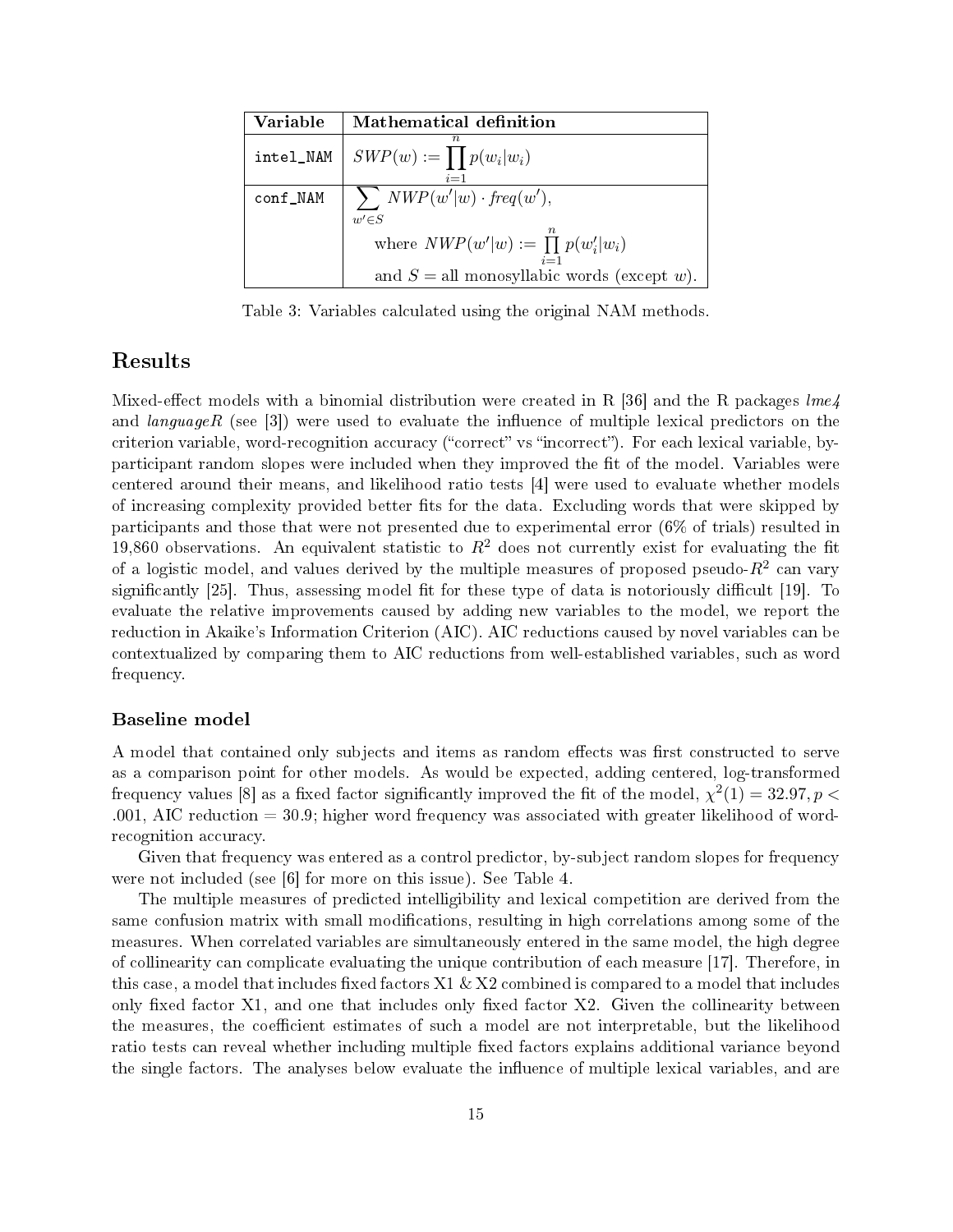| Fixed effects | Estimate | SE.        | z value  | p        |  |
|---------------|----------|------------|----------|----------|--|
| (Intercept)   | .24      | .09        | 2.65     | .008     |  |
| frequency     | . 45     | .08        | 5.85     | < .001   |  |
| AIC           | BIC.     | logLik     | deviance | df.resid |  |
| 22253.1       | 22284.7  | $-11122.5$ | 22245.1  | 20174    |  |

Table 4: Summary of baseline model with frequency.

compared to the frequency-only model.

## Analysis 1: Measuring perceptual intelligibility

Our first aim was to evaluate the predictive power of multiple measures of word intelligibility. These included intel\_NAM, intel\_all, and intel\_max centered around their means. First, the effect of each measure was evaluated individually, by adding it as a fixed factor to the baseline model that included frequency as a fixed effect and subjects and items as random effects.

When entered individually, all measures of predicted intelligibility improved the fit of frequencyonly model, intel\_NAM:  $\chi^2(1)$  = 61.88, $p$  < .001, AIC reduction = 55.9; intel\_all:  $\chi^2(1)$  = 61.34,  $p < .001$ , AIC reduction = 55.9; and intel\_max:  $\chi^2(1) = 61.88, p < .001$ , AIC reduction  $= 55.9$ . Including by-subject random slopes for each measure of intelligibility improved the fit of the models, indicating that participants differ in the extent to which they are influenced by effects of lexical intelligibility, <code>intel\_NAM</code>:  $\chi^2(1)=11.6, p< .001, \mathrm{AIC}$  reduction = 7.6; <code>intel\_all</code>:  $\chi^2(1)=11.57, p<.001, \, \mathrm{AIC \,\, reduction} = 7.6; \, \texttt{intel\_max:} \,\, \chi^2(1)=11.6, p<.001, \, \mathrm{AIC \,\, reduction} = 0.01, p<.001, p<.001, p<.001, p<.001, p<.001, p<.001, p<.001, p<.001, p<.001, p<.001, p<.001, p<.001, p<.001, p<.001, p<.001, p<.001, p<.001, p<.001, p<.$ 7.6. Note that the magnitude of the AIC reductions caused by adding intelligibility measures were numerically larger than the well-established effect of frequency, indicating strong effects of word intelligibility. The values of intel\_NAM and intel\_max are perfectly correlated: for stimuli of the same length, they only differ by a linear transformation (the probability of failing to hallucinate phonemes anywhere in the word) to make the latter true probabilities. Therefore, the results are identical when intel\_NAM is substituted for intel\_max. Although intel\_NAM and intel\_max are perfectly correlated for CVC-only stimuli, a benefit of intel\_max is that it yields scores "on the same scale" as the HMM-based confusion measures that can in principle be applied to polyvocalic words (where the align-the-vowels step of NAM is not well-defined). Therefore, intel\_max is included in subsequent models.

To evaluate whether intel\_max and intel\_all contribute uniquely to the model, both predictors were simultaneously added to the frequency-only model as fixed factors. A model that included both intel\_max and intel\_all provided a better fit than one that included only intel\_max:  $\chi^2(1) = 7.96, p = .005, \,\mathrm{AIC\,\, reduction} = 6.0; \,\,\mathrm{or} \,\,\mathrm{only\,\, intel\_all:} \,\,\, \chi^2(1) = 8.45, p = .004, \,\mathrm{AIC}$ reduction  $= 6.5$ , indicating that intel\_max and intel\_all are both contributing uniquely to the model, although the size of the effect is somewhat modest compared to the more robust effect of frequency.

By-subject random slopes for both models of predicted intelligibility improved the fit to the data. intel\_all:  $\chi^2(1) = 11.54, p = .003, \text{ AIC reduction} = 7.6; \text{intel\_max: } \chi^2(1) = 11.58, p = .003,$ AIC reduction  $= 7.6$ , but a model with by-subject random slopes for both failed to converge.

Given the high degree of collinearity between intel\_max and intel\_all, the estimates of the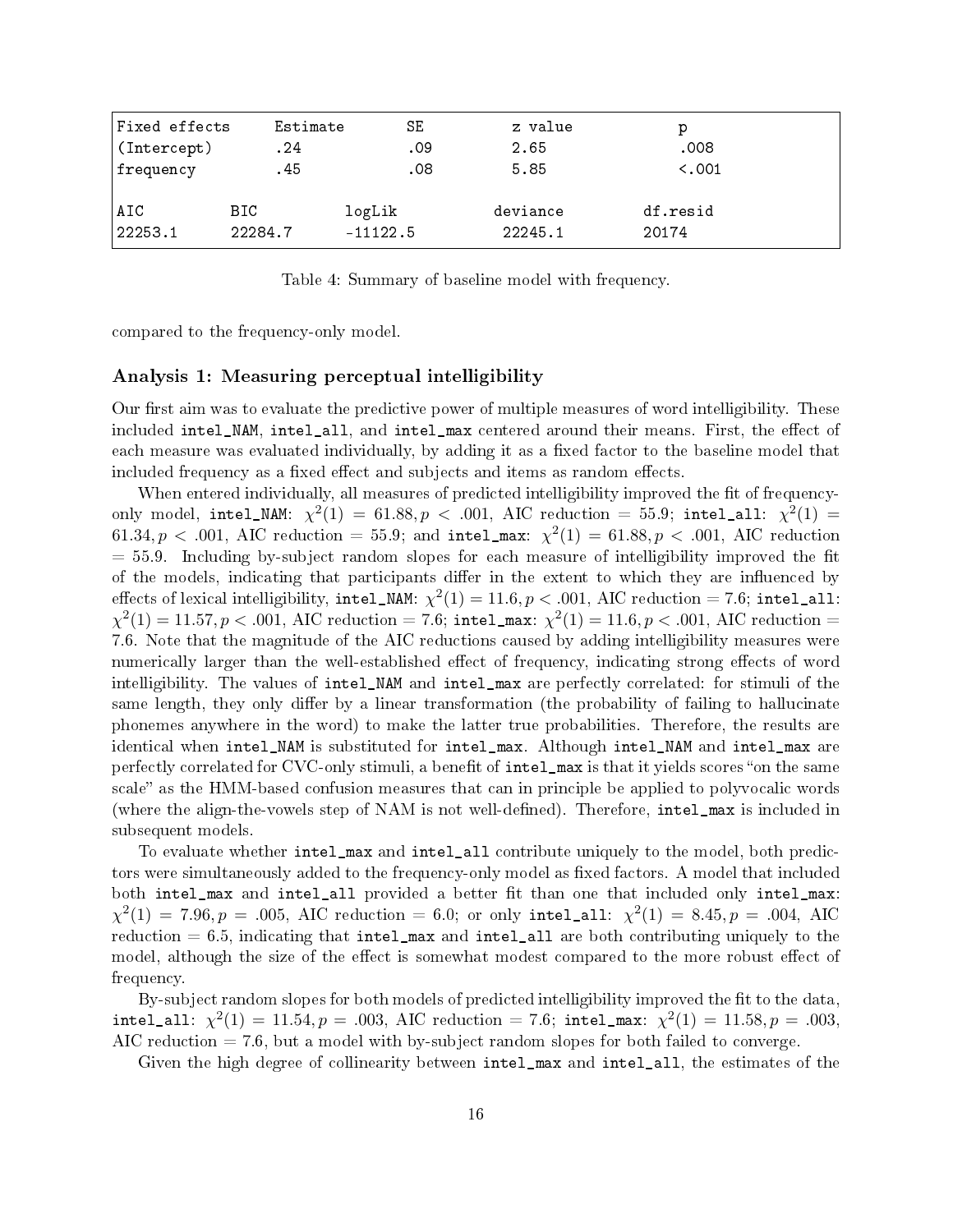| Fixed effects   |         | Estimate |            | SE.  | z value  | р        |  |
|-----------------|---------|----------|------------|------|----------|----------|--|
| (Intercept)     |         | 0.24     |            | 0.09 | 2.76     | 0.01     |  |
| frequency       |         | 0.44     |            | 0.07 | 6.14     | < .001   |  |
| intel_max       |         | 34.04    |            | 4.70 | 7.24     | < 0.001  |  |
| intel_all_resid |         | $-0.20$  |            | 0.07 | $-2.84$  | .005     |  |
|                 |         |          |            |      |          |          |  |
| AIC             | BIC     |          | logLik     |      | deviance | df.resid |  |
| 22198.8         | 22246.3 |          | $-11093.4$ |      | 22186.8  | 20172    |  |

Table 5: Evaluating the contributions of intel\_max and intel\_all\_resid.

coefficients are not interpretable, so it is not clear whether the two predictors are affecting recognition in the same direction. That is, are higher values for  $intel$ <sub>211</sub> and  $intel$ <sub>max</sub> associated with higher or lower rates of word identification? To render the directions of the effects interpretable. we residualized intel\_all by conducting a simple linear regression, predicting intel\_all from intel\_max, to generate intel\_all\_resid. This step will enable us to enter intel\_max into the model, along with intel\_all\_resid, giving intel\_max (the variable that has been tested previously in the literature, in the form of  $intel_MAM$ ) first access to the shared variance. Although there are circumstances under which orthogonalizing predictor variables by residualizing one variable against another is not appropriate  $[47]$ , the benefit of this approach is that it allows us to simultaneously evaluate the unique contribution of intel\_all on explaining word recognition scores, beyond the variance explained by intel\_max. Importantly, this analysis will generate the same results for the predictor that was not residualized (intel\_max) as being entered in the model alone. In addition, the coefficient estimate for the residualized predictor (intel\_all\_resid) alone will be the same as when it is simultaneously included with the non-residualized predictor (intel\_max). The residualization will not improve the overall explanatory power of the model nor any indices of model fit, but will enable interpretation of the coefficient estimates. For more detail on the consequences of residualization, see Wurm and Fisicaro [47]. The output of this model is shown in Table 5.

The sign of the estimate of intel\_max is positive, indicating that higher intelligibility values are associated with higher accuracy, as expected. However, intel\_all\_resid is negative, indicating that higher values are associated with lower accuracy. These results suggest that the most intelligible words have high probabilities along the highest probability path, and low probability along other paths to correct identification (but via incorrect paths).

#### Analysis 2: Measuring perceptual confusability

Our second question was whether evaluating lexical competition between a given stimulus word and a competitor in multiple ways (e.g., the "cast  $|cat"$  example described above) would improve the predictive power of the model over the lining-up-the-vowel method. To evaluate this question, we compared the effects of conf\_mono and conf\_NAM. Both of these variables include the same subset of the lexicon (all monosyllabic words) but they differ in that conf\_mono allows confusions between stimulus word and competitor in multiple ways. Models that contain only conf\_mono or conf\_NAM both provided a better fit than the frequency-only model, conf\_mono:  $\chi^2(1) = 51.36, p < .001,$ AIC reduction = 49.4; conf\_NAM:  $\chi^2(1)$  = 49.29,  $p$  < .001, AIC reduction = 47.3. A model that included both conf\_mono and conf\_NAM did not provide a better fit than conf\_mono alone.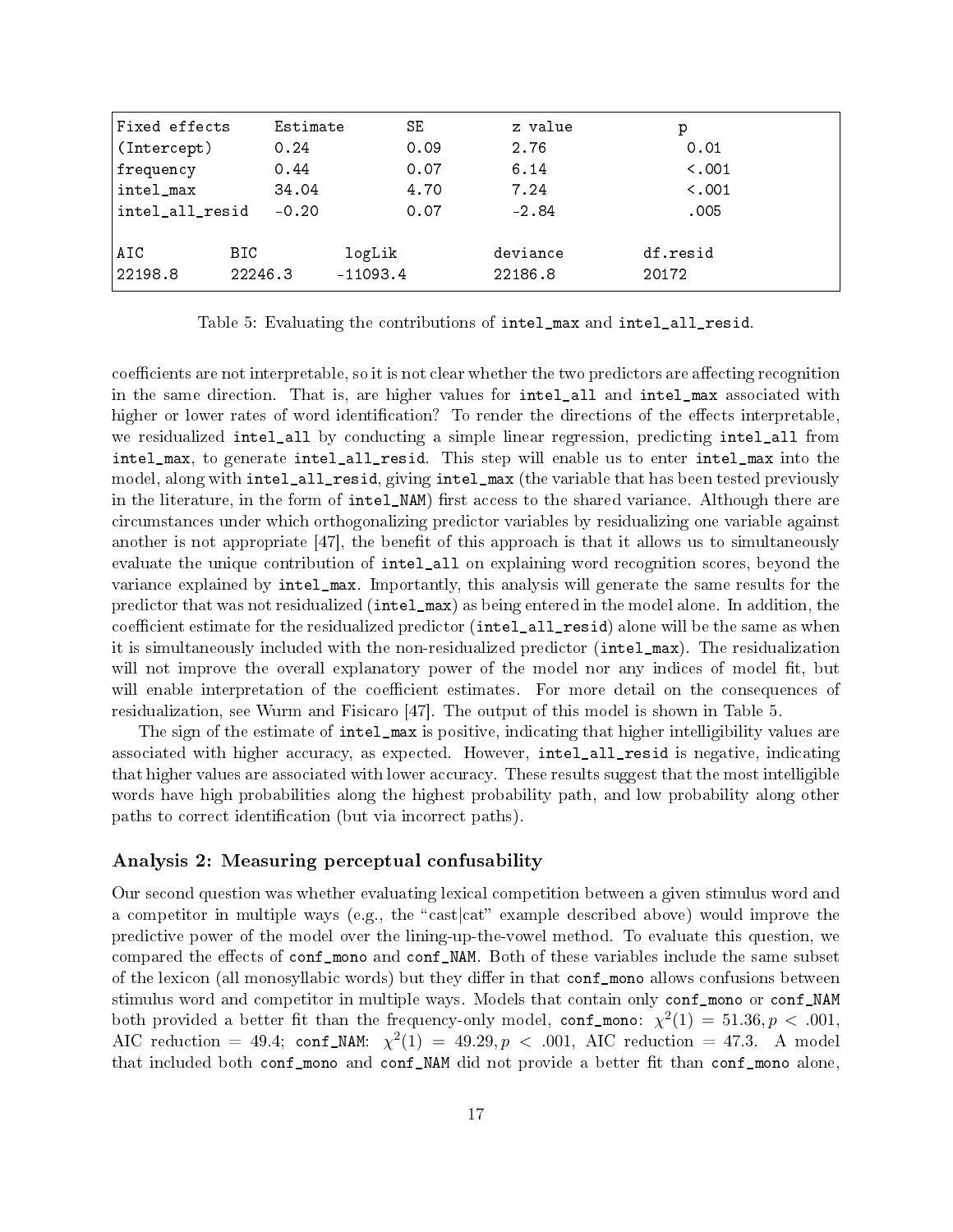$\chi^2(1)\,=\,0.82, p\,=\, .37, \;{\rm AIC \,\,\, reduction}\,=\,$  -1.2. The model with both conf\_mono and conf\_NAM performed slightly better than conf\_NAM alone, but the difference was only marginally significant.  $\chi^2(1) = 3.15, p = .08, \text{ AIC reduction} = 1.2. \text{ This result indicates that the method of quantifying.}$ lexical competition from the HMM accounts for only a marginal degree of unique variance in wordrecognition accuracy beyond that explained by the original NAM method.

#### Analysis 3: Quantifying the spread of lexical activation

The third aim was to assess the extent to which lexical activation spreads through the lexicon. To evaluate this question, we calculated lexical competition using differing subsets of the lexicon as potential competitors: DAS neighbors only (conf\_DAS), substitution-only neighbors (conf\_CV), monosyllabic words only (conf\_mono); and all words in the lexicon (conf\_all). Each of the measures on its own added significant unique variance to the frequency-only model, conf\_DAS:  $\chi^2(1)$  = 12.89,  $p < .001$ , AIC reduction = 10.9 , conf\_CV:  $\chi^2(1) = 44.83, p < .001$ , AIC reduction = 42.9, conf\_mono:  $\chi^2(1) = 51.36, p < .001$ , AIC reduction = 49.40, conf\_all:  $\chi^2(1) = 52.30, p < .001$ , AIC reduction  $= 50.3$ .

Next, we included multiple measures of competition simultaneously. A model that included both conf\_CV and conf\_DAS as fixed effects provided a better fit than one that included only conf\_CV,  $\chi^2(1) = 12.36, p < .001$ , AIC reduction = 10.3 or a model that included only conf\_DAS,  $\chi^2(1) = 44.29, p < .001, \text{ AIC reduction} = 42.3, \text{ suggesting that words that are an addition or }$ deletion away from the target are providing competition. A model that included conf\_mono in addition to conf\_CV and conf\_DAS accounted for additional variance beyond the model with conf\_CV and conf\_DAS,  $\chi^2(1) = 19.77, p < .001$ , AIC reduction = 17.8. Finally, including the full lexicon (conf\_all) in addition to conf\_CV, conf\_DAS, and conf\_mono provided a better fit than the model without it,  $\chi^2(1) = 15.97, p < .001$ , AIC reduction = 14.0, suggesting that multisyllabic words outside of the DAS neighborhood are providing competition for the stimulus words.

In order to render interpretable estimates of the coefficients, we again residualized variables. Given that the most research has been done on the effect of DAS neighbors, we did simple linear regressions on conf\_CV (removing the variance explained by conf\_DAS, conf\_mono, and conf\_all), conf\_mono (removing the variance explained by conf\_DAS, conf\_CV, and conf\_all), and conf\_all (removing the variance explained by conf\_DAS, conf\_CV, and conf\_mono). Then, we entered conf\_DAS into a model, along with conf\_CV\_resid, conf\_mono\_resid, and conf\_all\_resid. This analysis will render an estimate of the coefficient for conf\_DAS that is the same as conf\_DAS being entered in alone. (See Table 6.)

All four measures have negative estimates, indicating that competition from all subsets of the lexicon is negatively correlated with word-recognition accuracy.

#### Analysis 4: Evaluating the source of lexical competition

The fourth aim was to better understand how the distribution of competition across competitors influences recognition. Do recognition rates differ between words whose competition comes primarily from a single, highly similar neighbor, versus coming from a larger number of less similar neighbors? To that end, we first built models that include only the total competition (conf\_all) and the proportion of total competition that comes from the single competitor that provides the most competition (NN\_ratio). Conf\_all provided a better fit than the frequency-only model,  $\chi^2(1) =$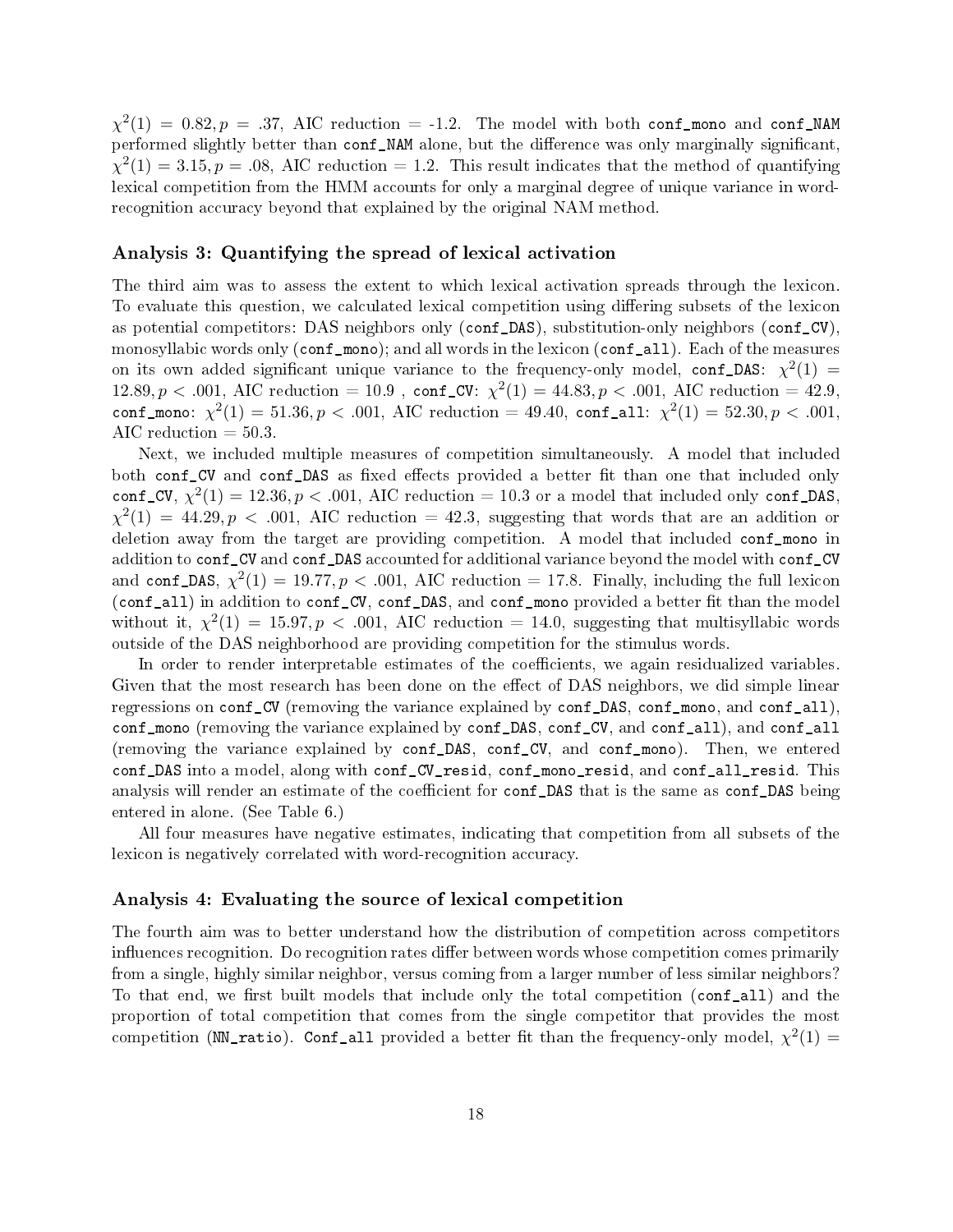| Fixed effects   | Estimate | SE.        | z value  | p        |  |
|-----------------|----------|------------|----------|----------|--|
| (Intercept)     | 0.24     | 0.08       | 2.91     | .004     |  |
| frequency       | 0.54     | 0.07       | 7.84     | < 0.001  |  |
| conf_DAS        | $-5.70$  | 1.41       | $-4.03$  | < 0.001  |  |
| conf_CV_resid   | $-1.10$  | 0.16       | $-7.07$  | < 0.001  |  |
| conf_mono_resid | $-14.55$ | 1.75       | $-8.32$  | < 0.001  |  |
| conf_all_resid  | $-14.70$ | 1.74       | $-8.47$  | < 0.001  |  |
|                 |          |            |          |          |  |
| AIC.            | BIC.     | logLik     | deviance | df.resid |  |
| 22168.1         | 22231.4  | $-11076.1$ | 22152.1  | 20170    |  |

Table 6: Evaluating the contributions of conf\_DAS, conf\_CV\_resid, conf\_mono\_resid, and conf\_all\_resid.

| Fixed effects | Estimate | SE         | z value  | p        |  |
|---------------|----------|------------|----------|----------|--|
| (Intercept)   | 0.25     | 0.09       | 2.85     | .004     |  |
| frequency     | 0.53     | 0.07       | 7.30     | < 0.001  |  |
| conf_all      | $-8.41$  | 1.09       | $-7.76$  | < 0.001  |  |
| NN_ratio      | 2.59     | 1.00       | 2.58     | .01      |  |
|               |          |            |          |          |  |
| AIC           | BIC      | logLik     | deviance | df.resid |  |
| 22198.2       | 22245.6  | $-11093.1$ | 22186.2  | 20172    |  |

Table 7: Evaluating the influence of conf\_all and NN\_ratio.

 $52.30, p < .001$ , AIC reduction =  $50.3$ ; but NN\_ratio did not,  $\chi^2(1) = 2.73, p = .10,$  AIC reduction  $= .08$ .

To evaluate the independent contributions of the proportion of competition from the nearest neighbor and the competition from the other neighbors, we tested a model that included both conf\_all and NN\_ratio. This model provided a better fit than conf\_all alone,  $\chi^2(1)=6.59, p=$ .01, AIC reduction = 4.6; or NN\_ratio alone,  $\chi^2(1) = 56.16, p < .001$ , AIC reduction = 54.1. Because conf\_all and NN\_ratio are not correlated  $(r = .08)$ , it was not necessary to generate a residualized measure to test the direction of the effects as in the previous analyses. Thus, we report the summary of the model with conf\_all and NN\_ratio entered simultaneously in Table 7.

These results indicate that the amount of competition that comes from the nearest neighbor accounts for a small but significant amount of unique variance in word-recognition accuracy, beyond that explained by the total amount of competition. After controlling for the total amount of competition, words with a highly similar neighbor (those with a larger fraction of their competition coming from a single competitor) are easier to recognize than those with less competition coming from the closest competitor.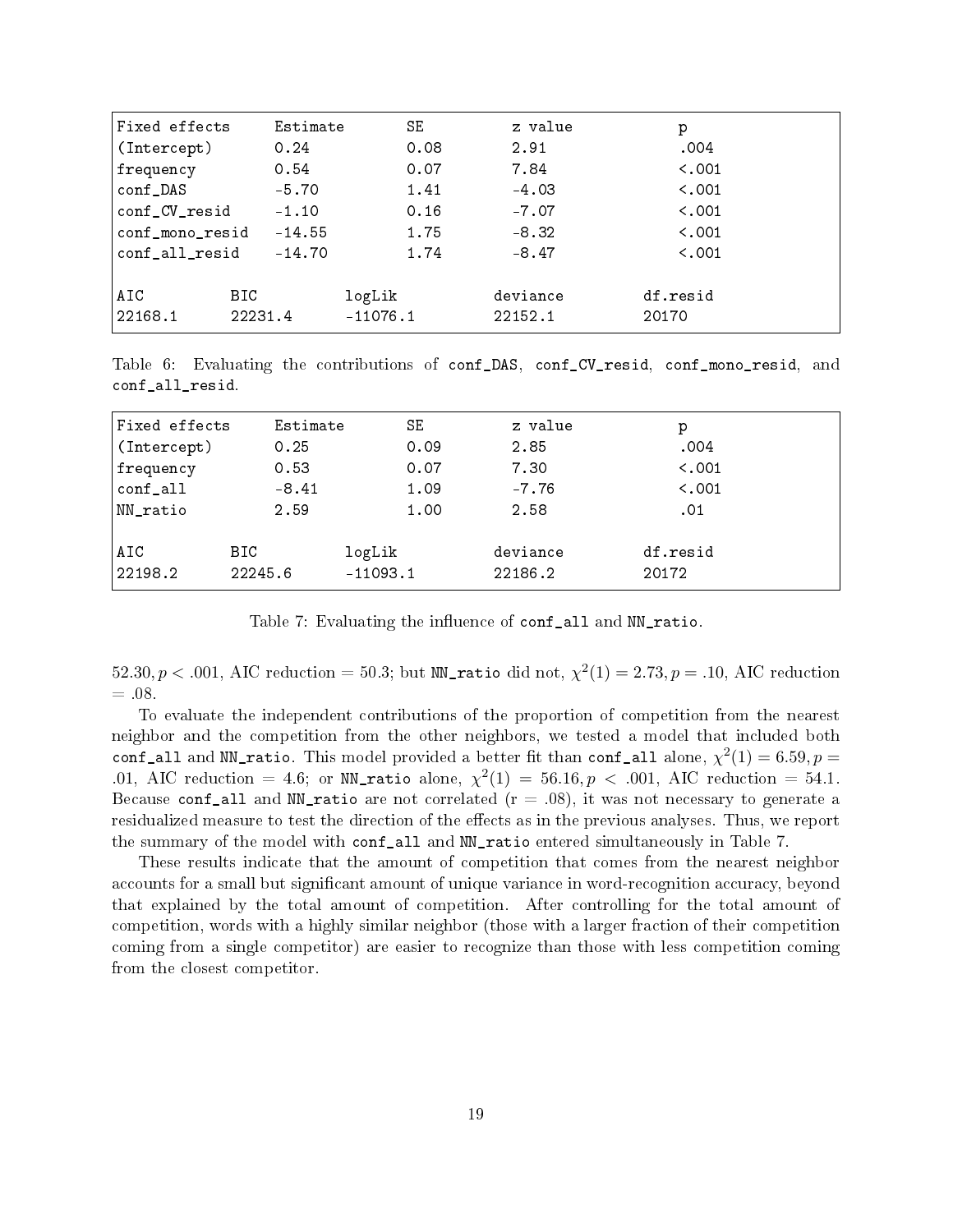# Discussion

In this study, we report a novel method for generating measures of lexical activation and competition using HMMs within the framework of the NAM. The measures account for significant unique variance in spoken-word recognition accuracy beyond that explained by existing methods, and allow us to address novel questions about the dynamics of lexical competition.

# Measuring perceptual intelligibility.

First, measures of perceptual similarity of word pairs that include multiple possibilities for confusability are richer predictors than those that compute similarity in only one way. Our results indicate that words that have a single clear path to recognition are recognized most easily, and that having multiple routes to correct recognition actually hinders the listener. This metric of "multiple methods" of correct recognition" is likely quantifying how perceptually unique a given phoneme string is and serves as a more flexible measure of a particular stimulus word's intelligibility.

## Measuring perceptual confusability.

When the number of lexical entries that are allowed to compete is held constant (at all monosyllabic words), calculating similarity using HMMs accounted for only marginally significant unique variance beyond the original NAM method. Given that these measures are constructed from the same confusion matrices and are highly correlated, the only very small difference between HMMand NAM- derived measures may not be surprising. The key difference between the HMM and NAM measures is that the HMM measures produce scores that satisfy the mathematical definition of a probability function; HMMs also allow for multiple ways for the words to be confused, rather than considering only the line-up-the-vowel path to confusion. However, particularly for CVCs, the  $\lim_{\varepsilon \to 0}$  line-up-the-vowel method is likely to render the largest values for most word pairs; the "cast $|cat$ " situation is relatively rare in the lexicon. However, as words get more complex, they will provide more opportunities for complex confusions. Longer words tend to have fewer neighbors, making DAS measures generally less informative. However, Suarez et al. [45] demonstrated effects of lexical competition from nearby words even for targets with no direct DAS neighbors (see discussion of Levenshtein distance below). Future research should evaluate whether our HMM-based quantifications of lexical competition predict recognition accuracy for longer words more accurately than Levenshtein distance metrics in the style of Suarez et al. [45].

## Quantifying the spread of lexical activation.

The third analysis revealed that a larger subset of the lexicon is activated during spoken-word recognition than the DAS shortcut method would predict. Although the original implementation of the NAM included all monosyllabic words as potential competitors for each stimulus word, it is common in the literature to quantify lexical competition using only words within a one-phoneme radius of the stimulus word. Given that adding the influence of conf\_all significantly improved the model after controlling for conf\_CV, conf\_mono, and conf\_DAS, the results indicate that even perceptually distant words are simultaneously activated and therefore provide competition for stimulus words. The finding that adding any of the other confusability measures to conf\_CV improves fit also provides further empirical support that words of differing CV structures also provide competition, as would be predicted by the NAM.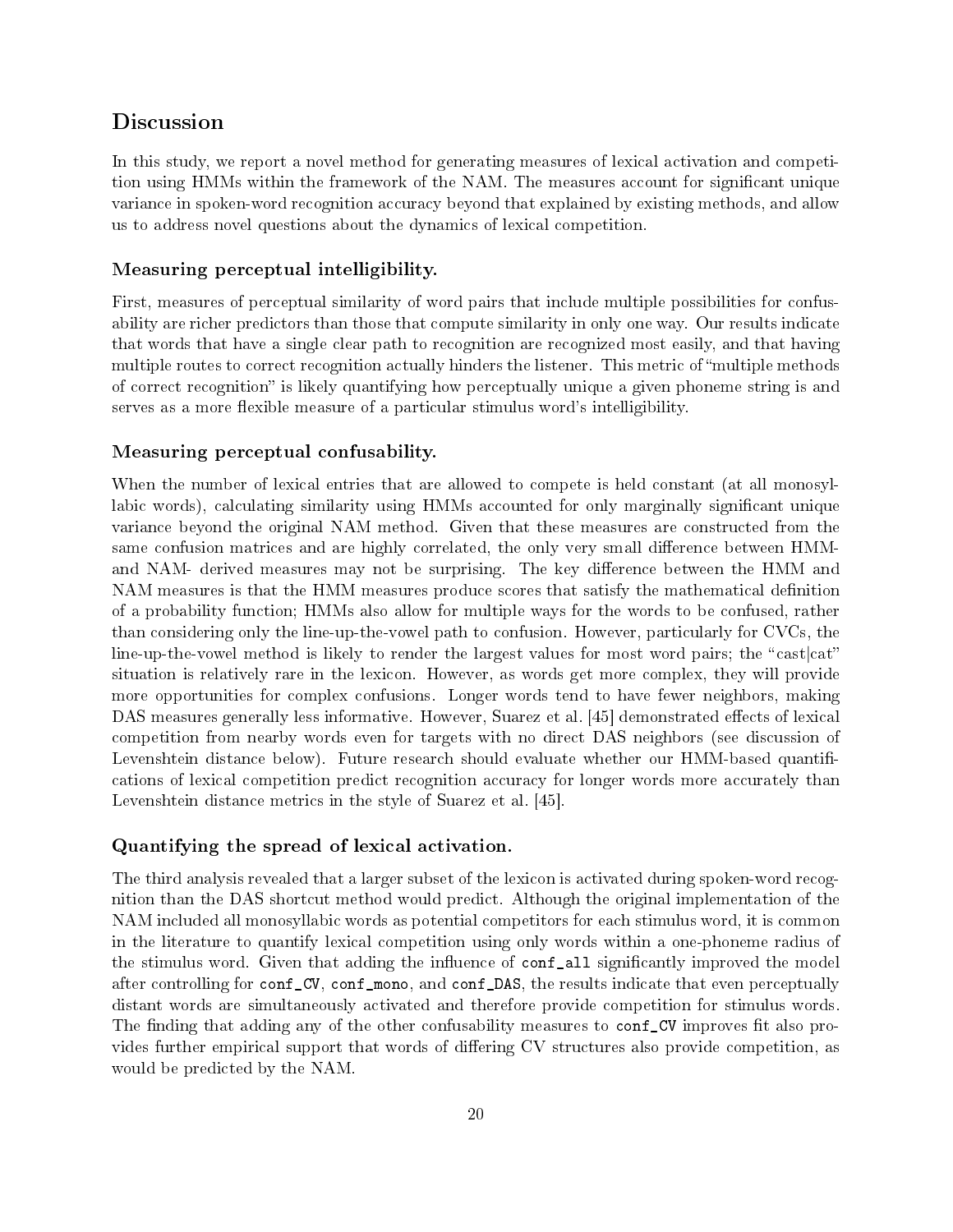The finding that words that are several phonemes removed from the target influence recognition complements work using phonological Levenshtein distance [45] that demonstrated that lexical competition effects can emerge even for words with no direct DAS neighbors. Phonological Levenshtein distance is typically calculated as the average number phoneme substitutions, additions, or deletions required to turn the target word into its 20 closest neighbors in a lexicon [45]. Measures of phonological Levenshtein distance assign an equivalent "cost" to each phoneme change while HMMs calculate the differences between a word and a competitor continuously. However, the predictive power of phonological Levenshtein distance and the current HMM work suggest that a larger subset of the lexicon is activated during spoken-word recognition than the DAS shortcut method implicitly assumes. Although measures of Levenshtein distance quantify lexical competition more sensitively than simply counting DAS neighbors, HMMs are able to quantify the effects of even more distant competitors, which the current results suggest may be informative. In addition, HMMs avoid specifying an arbitrary competitor count (20 words) that makes up the competitor set. Given that orthographic Levenshtein distance predicts visual word recognition accuracy [48], future studies should seek to evaluate whether HMMs could also be applied to model visual word recognition.

The finding that perceptually distant words affect recognition is at odds with the Shortlist model [34], which posits that the process of lexical competition occurs within a small ("shortlist") of lexical items that closely match the bottom-up input. TRACE [32] and PARSYN [27], however, propose that any word candidates that match a portion of the speech input are activated. Therefore, these models could, in principle, account for our analyses' suggestion that words that are perceptually distant from the target (e.g., those that share only one feature of one phoneme) may receive a small amount of activation, and therefore provide competition for the target word.

## Evaluating the source of lexical competition.

The fourth analysis revealed that the source of the lexical competition—that is, whether competition comes primarily from one frequent, highly similar competitor or from a greater number of moderately similar competitors—influences spoken-word recognition. Words that have a higher proportion of their competition coming from a single neighbor (those with high values for NN\_ratio) were recognized more accurately than those whose total competition is more evenly distributed across multiple neighbors.<sup>4</sup> This result suggests that recognition is facilitated when a target word may be easily discriminated from most other words in the lexicon and is left to compete primarily with one highly activated competitor.

In contrast, Strand [44] found that greater dispersion in the distribution of competitors impaired word-recognition accuracy after controlling for the amount of overall lexical competition. That is, words that have a greater proportion of their competition originating from highly similar words are recognized less accurately than those whose competition is more uniform across competitors. That finding is seemingly difficult to reconcile with the current result, but several methodological differences complicate direct comparisons between the two studies: Strand [44] used an alternate metric for calculating NWPs and assessed the dispersion of the distributions, rather than the proportion of competition from the nearest neighbor. Future studies should seek to elucidate the apparently complex relationship between the distribution of competitors and word-recognition accuracy.

Although the two results seem to pull in opposite directions, both Strand  $[44]$  and the findings

 $4$ Follow-up analyses confirm that this finding is not the result of collinearity between NN ratio and frequency or predicted intelligibility.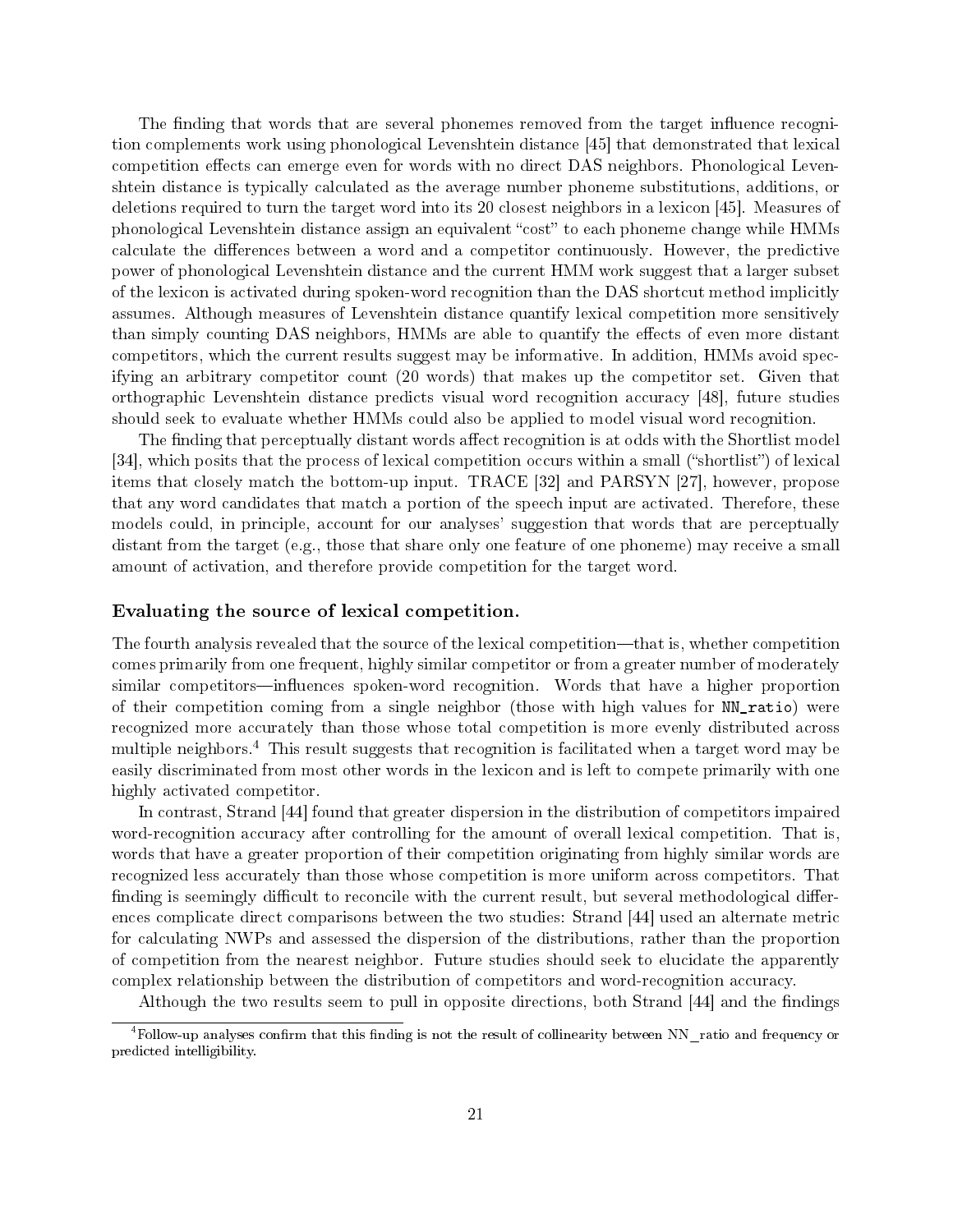reported here agree that the shape of the distribution of competitors in lexical space, and not just the total amount of competition, influences word-recognition accuracy.<sup>5</sup> Critically, metrics that combine the influence of all competitors by a simple sum (as FWNPs do) neglect the influence of the variation in competitor distance. The fact that the distribution of competition influences recognition is difficult to explain using existing models of word recognition. Spoken-word recognition models such as TRACE [32] and PARSYN [27] assume that the degree of competition or inhibition is based on all the activated lexical representations and produce patterns of inhibitory and facilitative effects among competitors based on how and when they are activated (cf.  $[9, 10]$ ). However, they do not include a mechanism that is sensitive to the distribution of those inputs. That is, the input integration mechanism of the TRACE, which calculates the activation of the target based on the activation and inhibition from other words, does not include a mechanism for incorporating the shape of the distribution. Although it is possible that these effects may be represented by patterns of interactive activation among competitors that are also competitors of one another, it is an open question whether TRACE could account for the present findings.

#### Potential limitations in quantifying competition.

There are several limitations to the current computations that may lead to improved predictive power if they are addressed. Some of these limitations are purely the result of limitations of the phoneme-confusion data, while others are more structural.

Our first, and most pervasive, data-based limitation is that the phoneme-confusion data from Luce & Pisoni [26, 28] included null-response categories for consonants (and data for participants' reports of consonants even when none was presented), but not for vowels. Thus we have no estimate for the probability of perceiving a vowel when none was presented, and therefore our vowel hallucination probabilities are all set to zero. This zero-probability setting means that our HMMbased measures implausibly report zero probability of confusion of any competitor with strictly more vowels than the stimulus word (e.g., "polite" for "plight"). Rerunning Analysis 3 with a better estimate of conf\_all to include this missing data could shed more light on the spread of activation throughout the lexicon.

A second data-based limitation is that, in the current study, phoneme-confusion rates were derived from phoneme-identification tasks consisting of identifying individual phonemes embedded in a consistent phonemic context. However, it is likely that the patterns of confusion observed would vary in a different phonemic context, due to coarticulation or variation of perceptual salience in different acoustic contexts. Thus a single phoneme-to-phoneme confusion probability may not accurately represent the confusability of phoneme strings that appear in different contexts in different real words. As an extreme example, it may be that a given pair of vowels is very confusable when they follow a stop consonant, but if they follow a fricative consonant then they are clearly distinguishable. A similar limitation occurs for hallucinations: the current HMMs model the cost of inserting a given phoneme as identical regardless of what phonemes are adjacent. An alternative phrasing is that single phoneme identifications do not allow us to assess the similarity of individual phonemes and phoneme clusters. For example, our HMMs would compute "cast" and "cats" as equally similar to "cat." However, it is certainly possible that "st" and "t" are more confusable than "ts" and "s."

 $^5$ An anonymous reviewer also points out that the two small effects that pull in opposite directions are comparatively weak, and may be explained more parsimoniously by claiming that there, in fact, is no effect; therefore, future studies should attempt to replicate and expand these findings to assess whether and how the shape of the distribution influences word recognition.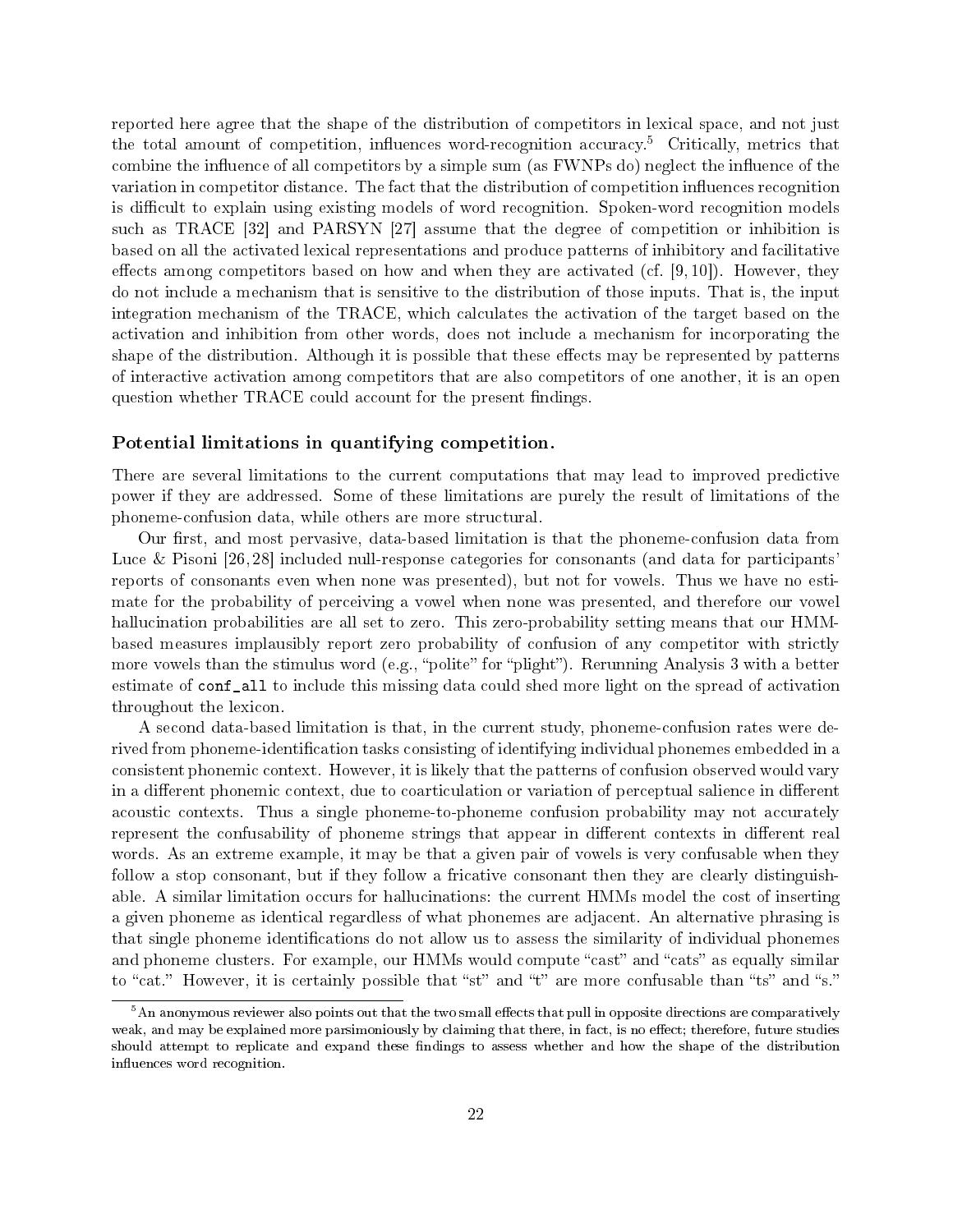It is an advantage over the NAM's original formulation that HMMs can very naturally incorporate these distinctions—the emission probabilities of any particular state in the HMM could simply be defined based on that particular phoneme's context—but the current matrix of phoneme confusions does not include them. Thus, the current phoneme confusion data for calculating competition does not enable us to test these hypotheses.

The HMMs presented here also do not capture the fact that words unfold over time. This feature of word recognition is incorporated into TRACE [32], Shortlist [34], and Cohort [31] models, such that words that differ at onset provide less competition than those that differ at offset, a prediction that has been empirically supported [1]. Adapting HMMs to include this feature would require more substantial modification to the model's infrastructure; it is not clear how to add these features to HMMs in a mathematically coherent way. Another feature of these models that cannot be readily incorporated into HMMs is phonemic variability from coarticulation with upcoming sounds; the natural way to include context is conditioned on the previous phoneme(s) and not on upcoming phoneme(s). Future studies should explore methods to include these features in the framework of the NAM.

## Clinical applications.

Because the only input necessary to calculate lexical distances is phoneme-confusion matrices, it is possible to map the topology of lexical space for population groups with specific perceptual characteristics, such as cochlear implant users or people with impaired hearing. Population-specific measures of lexical distances may also inform research on word recognition in older adults. Evidence exists that older adults may be especially impaired at recognizing words from regions of the lexicon that are perceptually dense (as quantified by the DAS shortcut method [43]). However, it is possible that older adults are less able to make distinctions between phonemic contrasts than are younger adults, due to either sensory deficits (i.e., presbycusis) or age-related cognitive changes [35]. Therefore, for any given stimulus word, there may be more words that serve as potential competitors for older adults than for younger adults, assuming that older adults will show impaired phoneme discrimination compared with younger adults. It may be that the observed interaction between age and lexical difficulty is due to age-related changes in lexical competition instead of (or, more likely, in addition to) age-related cognitive changes (e.g., inhibitory deficits) (see [38] for a discussion of how the mental lexicon changes with age).

# Conclusions

The concepts of activation and competition are well supported in research on spoken-word recognition, and the NAM has proven itself to be an influential method of formalizing these concepts. The current study suggests that more flexible approaches for quantifying how activation and competition unfold may help shed light on the mechanisms underlying spoken-word recognition.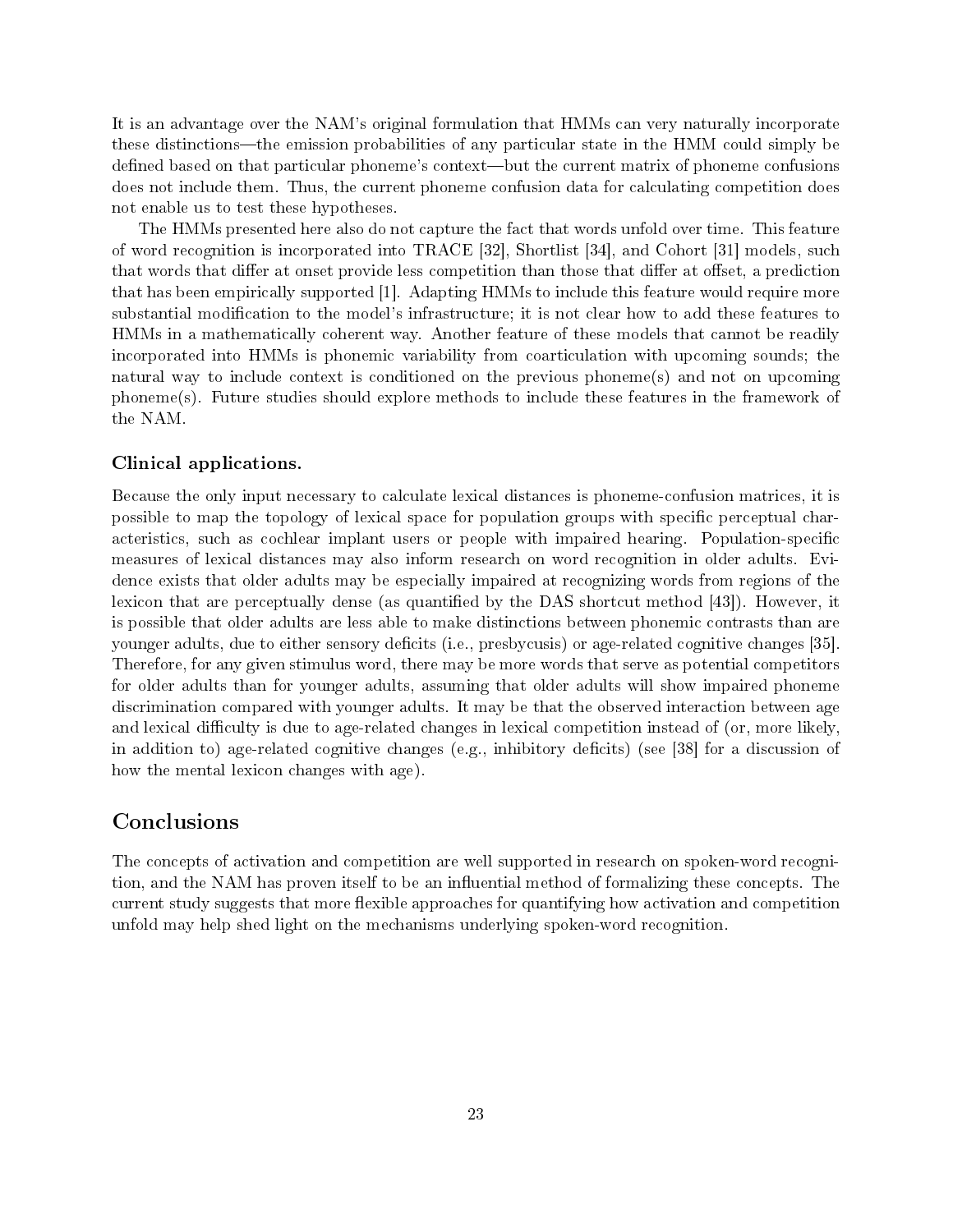# References

- [1] P. D. Allopenna, J. S. Magnuson, and M. K. Tanenhaus. Tracking the time course of spoken word recognition using eye movements: Evidence for continuous mapping models. *Journal of* Memory and Language,  $439(38):419-439$ , 1998.
- [2] E. T. Auer. The influence of the lexicon on speech read word recognition: Contrasting segmental and lexical distinctiveness. Psychonomic Bulletin  $\mathscr B$  Review, 9(2):341-347, 2002. doi:10.3758/BF03196291.
- [3] R. H. Baayen. Analyzing Linguistic Data: A Practical Introduction to Statistics using R. Cambridge University Press, 2008.
- [4] R. H. Baayen, D. J. Davidson, and D. M. Bates. Mixed-effects modeling with crossed random effects for subjects and items. Journal of Memory and Language, 59(4):390-412, 2008. doi:10.1016/j.jml.2007.12.005.
- [5] D. A. Balota, M. J. Yap, M. J. Cortese, K. A. Hutchison, B. Kessler, B. Loftis, . . ., and R. Treiman. The English Lexicon Project. Behavior Research Methods, 39(3):445–59, 2007. doi:10.3758/BF03193014.
- [6] D. J. Barr, R. Levy, C. Scheepers, and H. J. Tily. Random effects structure for confirmatory hypothesis testing: Keep it maximal. Journal of Memory and Language,  $68(3):255-278, 2013$ . doi:10.1016/j.jml.2012.11.001.
- [7] M. Brand, N. Oliver, and A. Pentland. Coupled Hidden Markov Models for complex action recognition. In Proceedings of Computer Vision and Pattern Recognition, pages 1–6, 1997.
- [8] M. Brysbaert and B. New. Moving beyond Kucera and Francis: A critical evaluation of current word frequency norms and the introduction of a new and improved word frequency measure for American English. *Behavior Research Methods*, 41(4):977–990, 2009. doi:10.3758/BRM.41.4.977.
- [9] Q. Chen and D. Mirman. Competition and cooperation among similar representations: toward a unified account of facilitative and inhibitory effects of lexical neighbors. *Psychological Review*, 199:417430, 2012.
- [10] Q. Chen and D. Mirman. Interaction between phonological and semantic representations: Time matters. Cognitive Science,  $39:538-558$ ,  $2015$ .
- [11] D. Dahan, J. S. Magnuson, and M. K. Tanenhaus. Time course of frequency effects in spokenword recognition: Evidence from eye movements. Cognitive Psychology,  $42(4):317-67$ ,  $2001$ . doi:10.1006/cogp.2001.0750.
- [12] S. R. Eddy. What is a Hidden Markov Model? Nature Biotechnology, 22(10):13156, 2004. doi:101038/nbt1004-1315.
- [13] P. D. Eimas and J. D. Corbit. Selective adaptation of linguistic feature detectors. Cognitive  $Psychology, 4(1):99-109, 1973. \text{ doi: } 10.1016/0010-0285(73)90006-6.$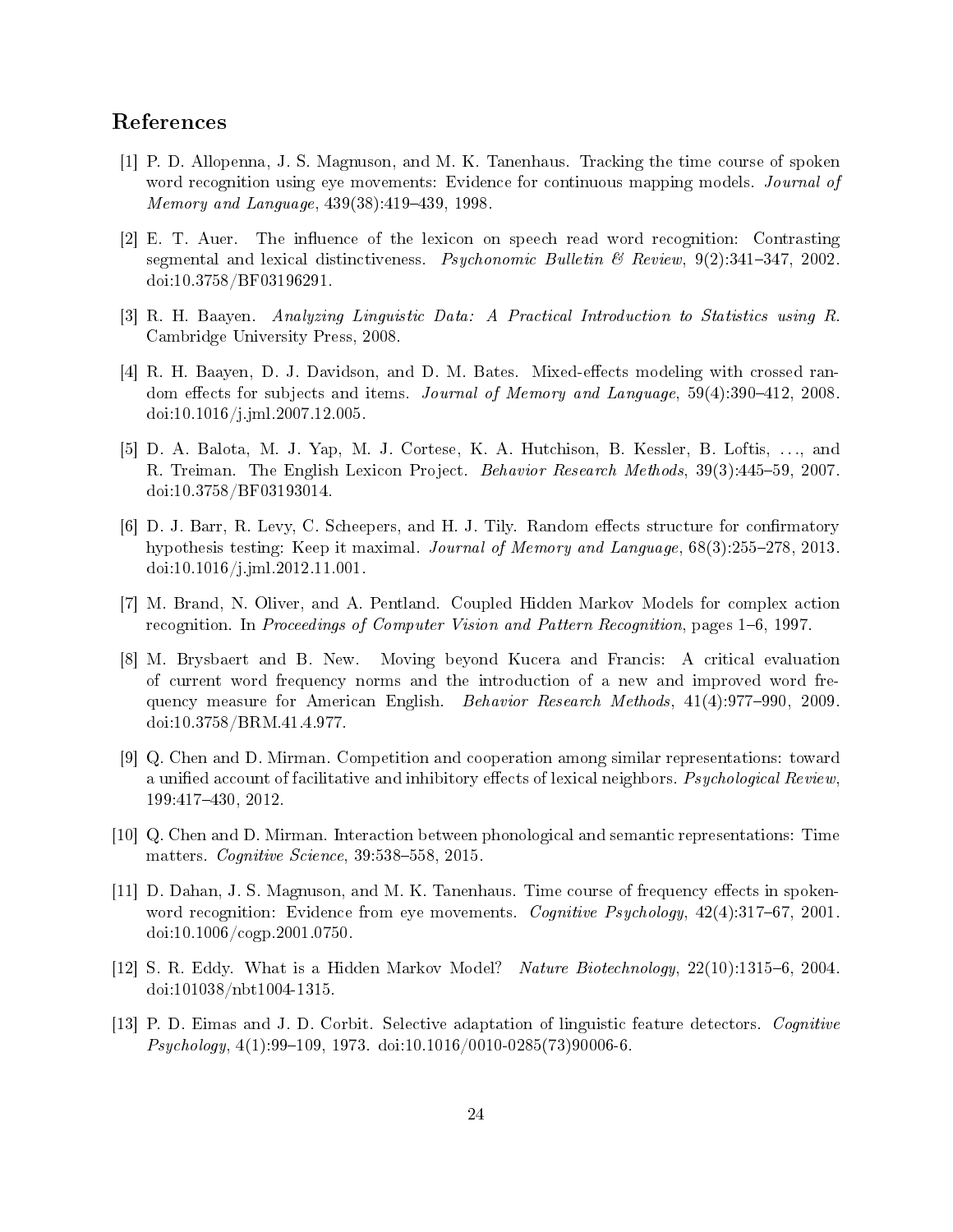- [14] J. Feld and M. S. Sommers. There goes the neighborhood: Lipreading and the structure of the mental lexicon. Speech Communication,  $53(2):220-228$ ,  $2011$ . doi:10.1016/j.specom.2010.09.003.
- [15] R. A. Felty, A. Buchwald, T. M. Gruenenfelder, and D. B. Pisoni. Misperceptions of spoken words: Data from a random sample of American English words. The Journal of the Acoustical Society of America,  $134(1)$ : 572-85, 2013. doi:10.1121/1.4809540.
- [16] E. Foulke. Listening comprehension as a function of word rate. Journal of Communication,  $18(3):198-206$ , 1968. doi:10.1111/j.1460-2466.1968.tb00070.x.
- [17] L. Friedman and M. Wall. Graphical views of suppression and multicollinearity in multiple linear regression. The American Statistician, May 2005. doi:10.1198/000313005X41337.
- [18] M. Gales and S. Young. The application of Hidden Markov Models in speech recognition. Foundations and Trends in Signal Processing,  $1(3):195-304$ ,  $2007$ . doi:10.1561/200000004.
- [19] Andrew Gelman and Jennifer Hill. Data Analysis Using Regression and Multilevel/Hierarchical Models. Cambridge University Press, 2007.
- [20] S. D. Goldinger, P. A. Luce, and D. B. Pisoni. Priming lexical neighbors of spoken words: Effects of competition and inhibition. *Journal of Memory and Language*,  $28:501-518$ , 1989. doi:10.1016/0749-596X(89)90009-0.
- [21] D. Jurafsky and J. Martin. Speech and Language Processing. Prentice Hall, 2nd edition, 2008.
- [22] K. I. Kirk, D. B. Pisoni, and M. J. Osberger. Lexical effects on spoken word recognition by pediatric cochlear implant users. Ear and Hearing,  $16(5):470-481$ , 1995. doi:10.1097/00003446-199510000-00004.
- [23] B. L. Lambert, L. W. Dickey, W. M. Fisher, R. D. Gibbons, S.-J. Lin, P. A. Luce, . . ., and C. T. Yu. Listen carefully: the risk of error in spoken medication orders. Social Science  $\mathscr B$ *Medicine* (1982), 70(10):1599–608, 2010. doi:10.1016/j.socscimed.2010.01.042.
- [24] B. L. B. Lambert, S. S.-J. Lin, S. Toh, P. A. Luce, C. T. McLennan, R. La Vigne, . . ., and J. W. Senders. Frequency and neighborhood effects on auditory perception of drug names in noise. In Noise-CON (Vol, 2005. 118, p. 1955). doi:10.1121/1.4781378.
- [25] J. S. Long and J. Freese. Regression Models for Categorical Dependent Variables Using Stata. Stata Press, 2nd edition, 2001.
- [26] P. A. Luce. A computational analysis of uniqueness in auditory word recognition. Perception  $\&$  Psychophysics, 39(3):155-158, 1986.
- [27] P. A. Luce, S. D. Goldinger, E. T. Auer, and M. S. Vitevitch. Phonetic priming, neighborhood activation, and PARSYN. *Perception*, 62(3):615–625, 2000. doi:10.3758/BF03212113.
- [28] P. A. Luce and D. B. Pisoni. Recognizing spoken words: The neighborhood activation model. Ear & Hearing,  $19(1):1-36$ , 1998. doi:10.1097/00003446-199802000-00001.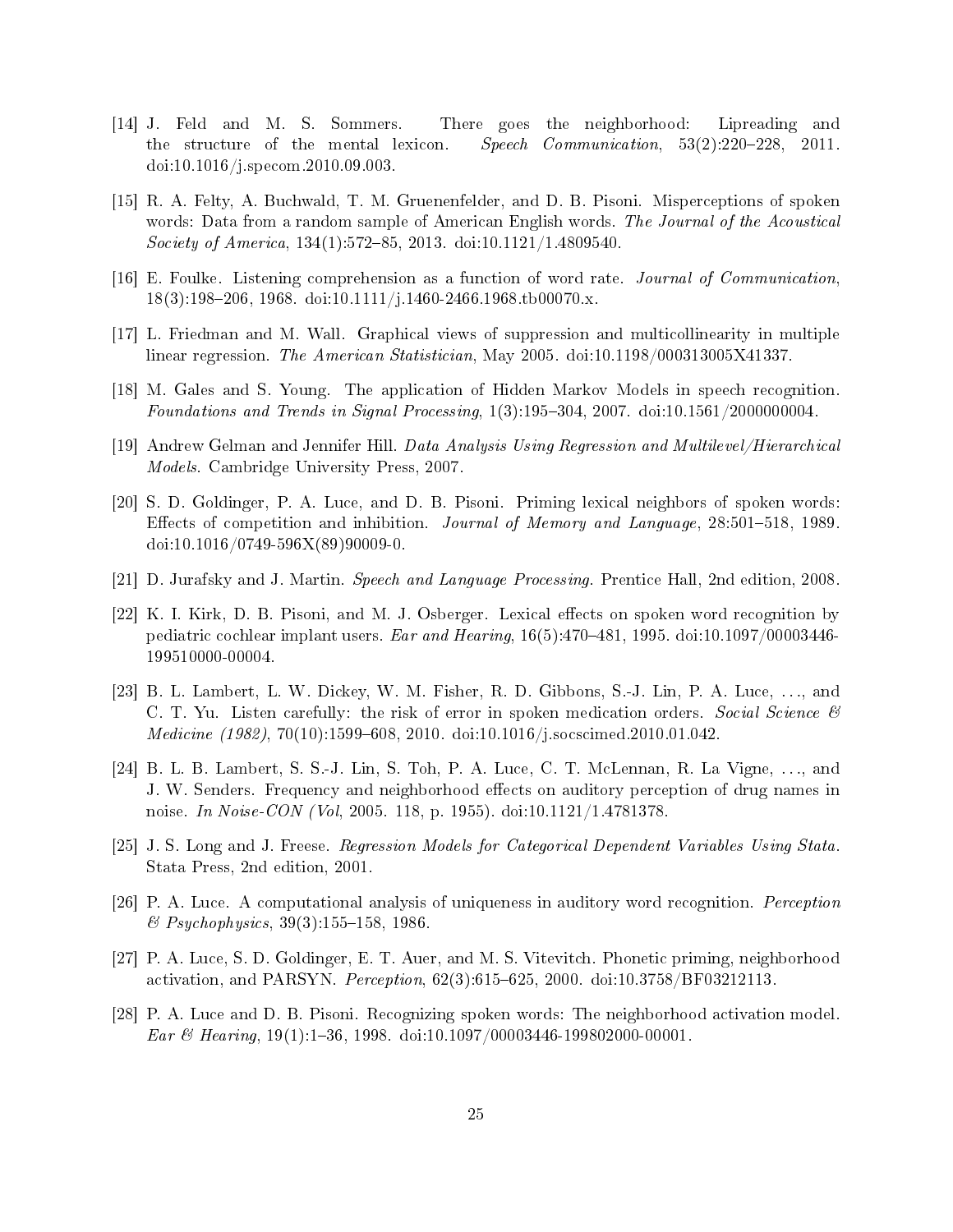- [29] J. S. Magnuson, D. Mirman, and H. Harris. Computational models of spoken word recognition. In M. J. Spivey, M. Joanisse, and K. McRae, editors, *Cambridge Handbook of Psycholinguistics*. pages 76–103. Cambridge University Press, 2012.
- [30] J. S. Magnuson, M. K. Tanenhaus, R. N. Aslin, and D. Dahan. The time course of spoken word learning and recognition: Studies with artificial lexicons. Journal of Experimental Psychology: General,  $132(2):202-227$ ,  $2003.$  doi:10.1037/0096-3445.132.2.202.
- [31] W. Marslen-Wilson. Functional parallelism in spoken word-recognition. *Cognition*,  $25(1-2)$ : 71-102, 1987. doi:10.1016/0010-0277(87)90005-9.
- [32] J. L. McClelland and J. L. Elman. The TRACE model of speech perception. Cognitive Psy $chology, 18(1):1–86, 1986. \text{ doi: }10.1016/0010-0285(86)90015-0.$
- [33] G. A. Miller and P. E. Nicely. An analysis of perceptual confusions among some English consonants. The Journal of the Acoustical Society of America, 27(2), 338, 1955. doi:10.1121/1.1907526.
- [34] D. Norris. Shortlist: A connectionist model of continuous speech recognition. Cognition,  $52(3):189-234, 1994.$  doi:10.1016/0010-0277(94)90043-4.
- [35] K. Pichora-Fuller. Processing speed and timing in aging adults: psychoacoustics, speech perception, and comprehension. International Journal of Audiology, 42(s1):5967, 2003. doi:10.3109/14992020309074625.
- [36] R Core Team. R: A language and environment for statistical computing. R Foundation for Statistical Computing, Vienna, Austria, 2013. ISBN 3-900051-07-0, URL http://www.Rproject.org/.
- [37] L. R. Rabiner. A tutorial on Hidden Markov Models and selected applications in speech recognition. In Proceedings of the IEEE, 1989.
- [38] Michael Ramscar, Peter Hendrix, Cyrus Shaoul, Petar Milin, and Harald Baayen. The myth of cognitive decline: Non-linear dynamics of lifelong learning. Topics in Cognitive Science,  $6(1):5-42$ , January 2014.
- [39] S. Russell and P. Norvig. Artificial Intelligence: A Modern Approach. Prentice Hall, 3rd edition, 2009.
- [40] H. B. Savin. Word-frequency effect and errors in the perception of speech. The Journal of the Acoustical Society of America, 35(2):200, 1963. doi:10.1121/1.1918432.
- [41] O. Scharenborg. Reaching over the gap: A review of efforts to link human and automatic speech recognition research. Speech Communication, 49(5):336, 2007.
- [42] J. Slote and J. F. Strand. Conducting spoken word recognition research online: Validation and a new timing method. Behavior Research Methods, 2015. http://doi.org/10.3758/s13428-015- 0599-7.